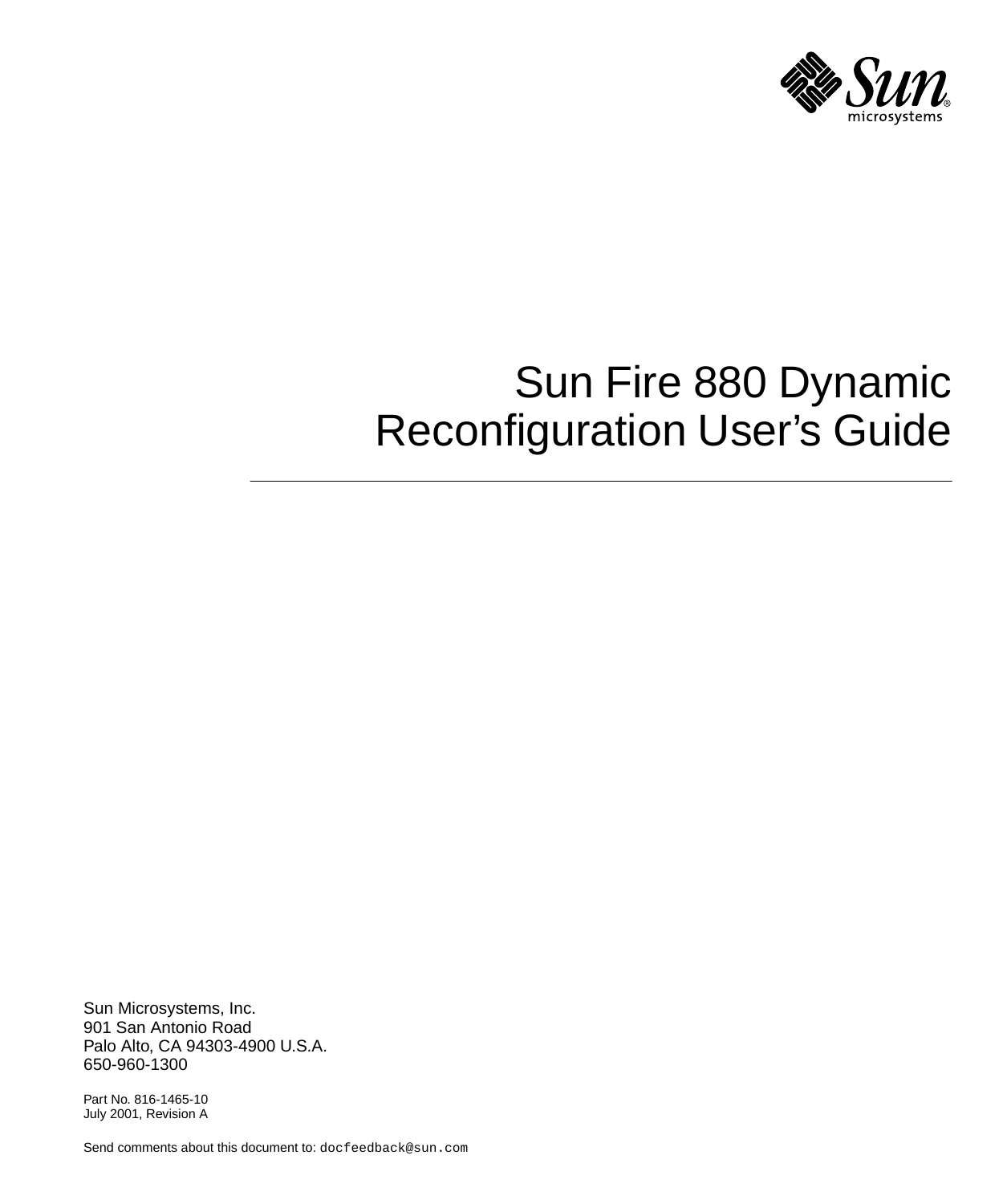Copyright 2001 Sun Microsystems, Inc., 901 San Antonio Road, Palo Alto, CA 94303-4900 U.S.A. All rights reserved.

This product or document is distributed under licenses restricting its use, copying, distribution, and decompilation. No part of this product or document may be reproduced in any form by any means without prior written authorization of Sun and its licensors, if any. Third-party software, including font technology, is copyrighted and licensed from Sun suppliers.

Parts of the product may be derived from Berkeley BSD systems, licensed from the University of California. UNIX is a registered trademark in the U.S. and other countries, exclusively licensed through X/Open Company, Ltd.

Sun, Sun Microsystems, the Sun logo, AnswerBook2, docs.sun.com, Sun Enterprise, Sun StorEdge, Solstice DiskSuite, Sun Enterprise SyMON, and Solaris are trademarks, registered trademarks, or service marks of Sun Microsystems, Inc. in the U.S. and other countries. All SPARC trademarks are used under license and are trademarks or registered trademarks of SPARC International, Inc. in the U.S. and other countries. Products bearing SPARC trademarks are based upon an architecture developed by Sun Microsystems, Inc.

The OPEN LOOK and Sun™ Graphical User Interface was developed by Sun Microsystems, Inc. for its users and licensees. Sun acknowledges the pioneering efforts of Xerox in researching and developing the concept of visual or graphical user interfaces for the computer industry. Sun holds a non-exclusive license from Xerox to the Xerox Graphical User Interface, which license also covers Sun's licensees who implement OPEN LOOK GUIs and otherwise comply with Sun's written license agreements.

Federal Acquisitions: Commercial Software—Government Users Subject to Standard License Terms and Conditions.

DOCUMENTATION IS PROVIDED "AS IS" AND ALL EXPRESS OR IMPLIED CONDITIONS, REPRESENTATIONS AND WARRANTIES, INCLUDING ANY IMPLIED WARRANTY OF MERCHANTABILITY, FITNESS FOR A PARTICULAR PURPOSE OR NON-INFRINGEMENT, ARE DISCLAIMED, EXCEPT TO THE EXTENT THAT SUCH DISCLAIMERS ARE HELD TO BE LEGALLY INVALID.

Copyright 2001 Sun Microsystems, Inc., 901 San Antonio Road, Palo Alto, CA 94303-4900 Etats-Unis. Tous droits réservés.

Ce produit ou document est distribué avec des licences qui en restreignent l'utilisation, la copie, la distribution, et la décompilation. Aucune partie de ce produit ou document ne peut être reproduite sous aucune forme, par quelque moyen que ce soit, sans l'autorisation préalable et écrite de Sun et de ses bailleurs de licence, s'il y en a. Le logiciel détenu par des tiers, et qui comprend la technologie relative aux polices de caractères, est protégé par un copyright et licencié par des fournisseurs de Sun.

Des parties de ce produit pourront être dérivées des systèmes Berkeley BSD licenciés par l'Université de Californie. UNIX est une marque déposée aux Etats-Unis et dans d'autres pays et licenciée exclusivement par X/Open Company, Ltd.

Sun, Sun Microsystems, le logo Sun, AnswerBook2, docs.sun.com, Sun Enterprise, Sun StorEdge, Solstice DiskSuite, Sun Enterprise SyMON, et Solarissont des marques de fabrique ou des marques déposées, ou marques de service, de Sun Microsystems, Inc. aux Etats-Unis et dans d'autres pays. Toutes les marques SPARC sont utilisées sous licence et sont des marques de fabrique ou des marques déposées de SPARC International, Inc. aux Etats-Unis et dans d'autres pays. Les produits portant les marques SPARC sont basés sur une architecture développée par Sun Microsystems, Inc.

L'interface d'utilisation graphique OPEN LOOK et Sun™ a été développée par Sun Microsystems, Inc. pour ses utilisateurs et licenciés. Sun reconnaît les efforts de pionniers de Xerox pour la recherche et le développement du concept des interfaces d'utilisation visuelle ou graphique pour l'industrie de l'informatique. Sun détient une licence non exclusive de Xerox sur l'interface d'utilisation graphique Xerox, cette licence couvrant également les licenciés de Sun qui mettent en place l'interface d'utilisation graphique OPEN LOOK et qui en outre se conforment aux licences écrites de Sun.

LA DOCUMENTATION EST FOURNIE "EN L'ETAT" ET TOUTES AUTRES CONDITIONS, DECLARATIONS ET GARANTIES EXPRESSES OU TACITES SONT FORMELLEMENT EXCLUES, DANS LA MESURE AUTORISEE PAR LA LOI APPLICABLE, Y COMPRIS NOTAMMENT TOUTE GARANTIE IMPLICITE RELATIVE A LA QUALITE MARCHANDE, A L'APTITUDE A UNE UTILISATION PARTICULIERE OU A L'ABSENCE DE CONTREFAÇON.



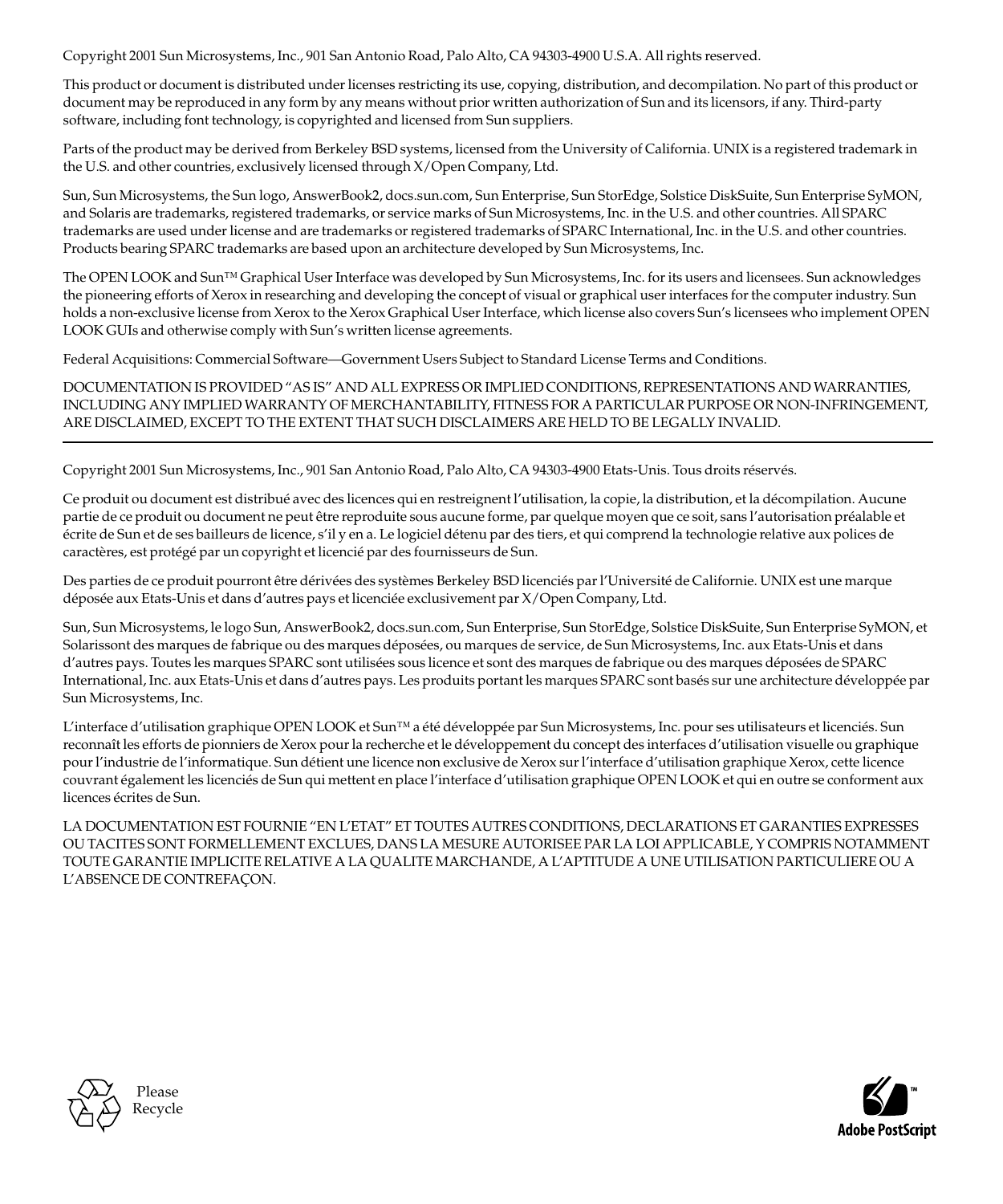## **Contents**

#### **[Preface](#page-4-0) v**

| 1. | <b>Introduction to Dynamic Reconfiguration</b> 1                        |
|----|-------------------------------------------------------------------------|
|    | About Hot-Plug and Hot-Swap Operations 2                                |
|    | About Hot-Plug Operations and Dynamic Reconfiguration<br>$\overline{2}$ |
|    | About User Interfaces for Hot-Plug Operations 3                         |
|    | About Dynamic Reconfiguration and Multipathing Software<br>4            |
|    | About Dynamic Reconfiguration Requirements 5                            |
|    | About Dynamic Reconfiguration Limitations 7                             |
|    |                                                                         |
| 2. | Using Dynamic Reconfiguration 9                                         |
|    | How to Display Card Status 10                                           |
|    | About Slot LEDs 14                                                      |
|    | How to Identify Cards and Slots 16                                      |
|    | How to Prepare a PCI Card for Removal 17                                |
|    | How to Remove a PCI Card 19                                             |
|    | How to Remove PCI Cards That Use Detach-Unsafe Drivers<br>21            |
|    | How to Add a PCI Card 22                                                |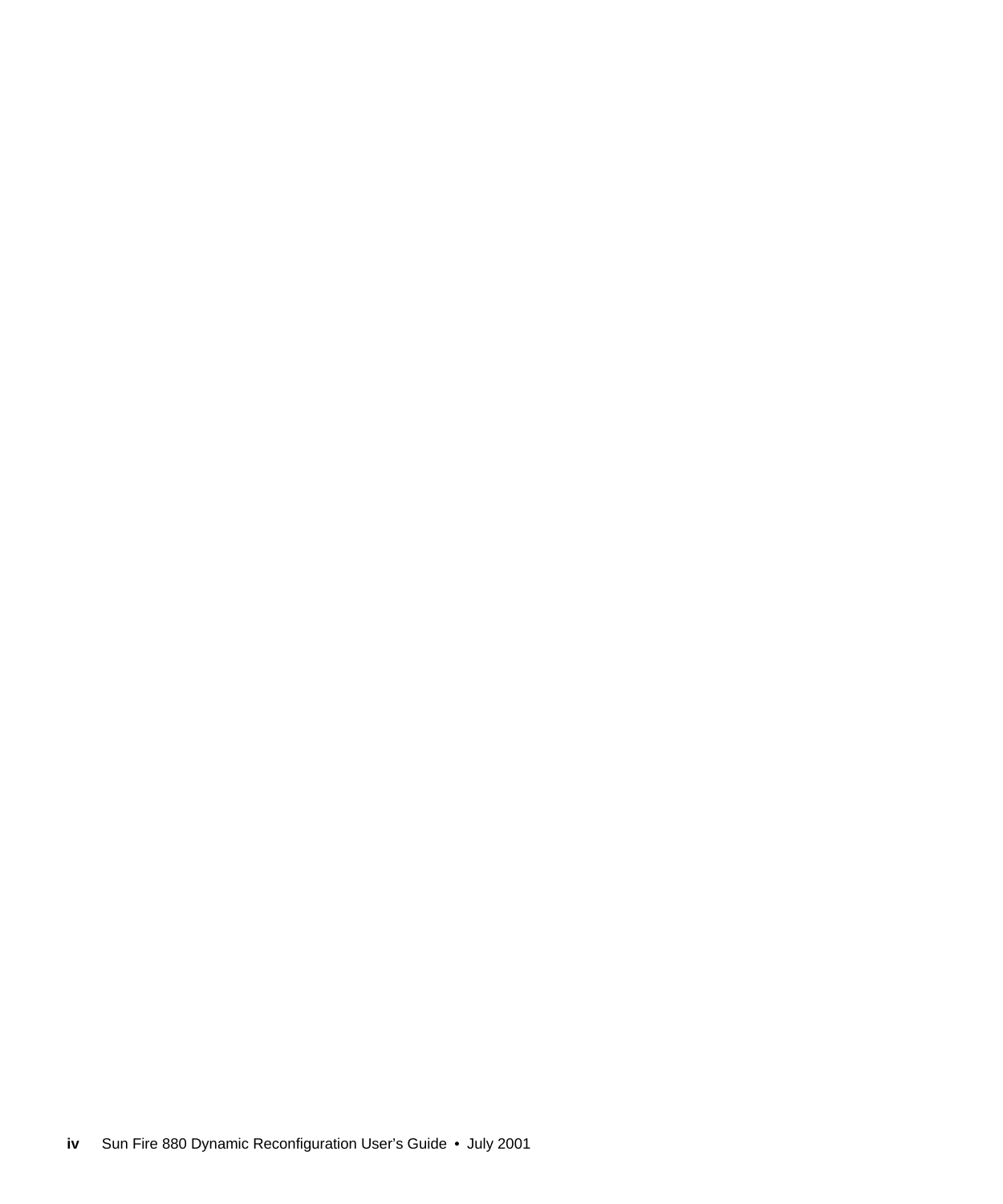### <span id="page-4-0"></span>Preface

The information in this book is intended for system administrators and service providers.

This User's Guide describes the Sun Fire™ 880 Dynamic Reconfiguration (DR) feature, which enables you to attach and detach PCI cards from a running system. The information in this User's Guide applies only to Sun Fire 880 systems.

## Using UNIX Commands

This document may not contain information on basic UNIX® commands and procedures such as shutting down the system, booting the system, and configuring devices. See one or more of the following for this information:

- *Solaris Handbook for Sun Peripherals*
- AnswerBook2<sup>™</sup> online documentation for the Solaris<sup>™</sup> Operating Environment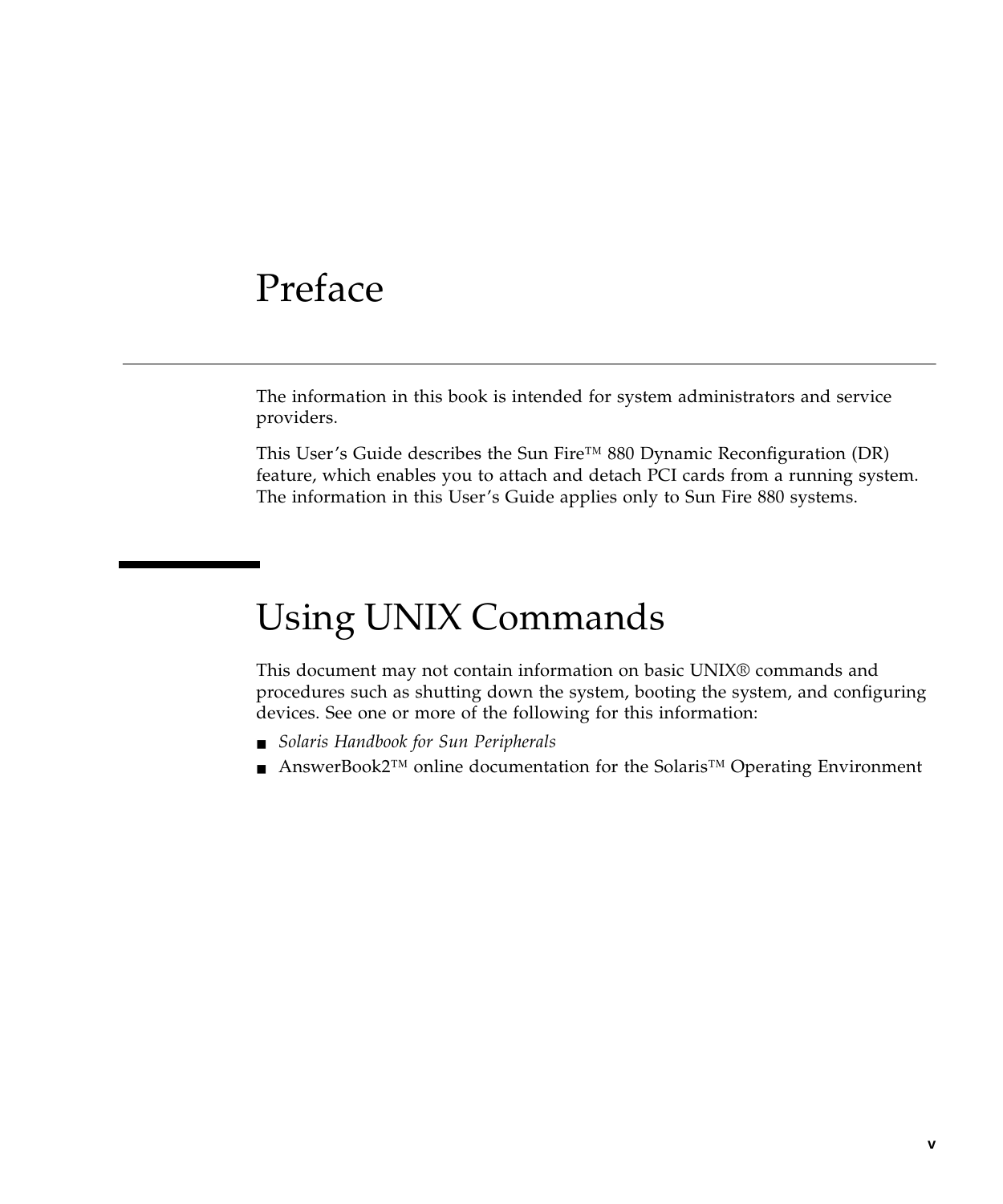# Typographic Conventions

| <b>Typeface</b>                                                         | Meaning                                                                        | <b>Examples</b>                                                                                                           |
|-------------------------------------------------------------------------|--------------------------------------------------------------------------------|---------------------------------------------------------------------------------------------------------------------------|
| AaBbCc123                                                               | The names of commands, files,<br>and directories; on-screen<br>computer output | Edit your. login file.<br>Use $\exists s$ -a to list all files.<br>% You have mail.                                       |
| AaBbCc123                                                               | What you type, when<br>contrasted with on-screen<br>computer output            | ៖ su<br>Password:                                                                                                         |
| AaBbCc123<br>Book titles, new words or terms,<br>words to be emphasized |                                                                                | Read Chapter 6 in the User's Guide.<br>These are called <i>class</i> options.<br>You <i>must</i> be superuser to do this. |
|                                                                         | Command-line variable; replace<br>with a real name or value                    | To delete a file, type rm <i>filename</i> .                                                                               |

## Shell Prompts

| Shell                                 | Prompt                    |
|---------------------------------------|---------------------------|
| C shell                               | machine name <sup>§</sup> |
| C shell superuser                     | machine name#             |
| Bourne shell and Korn shell           | Ŝ                         |
| Bourne shell and Korn shell superuser | #                         |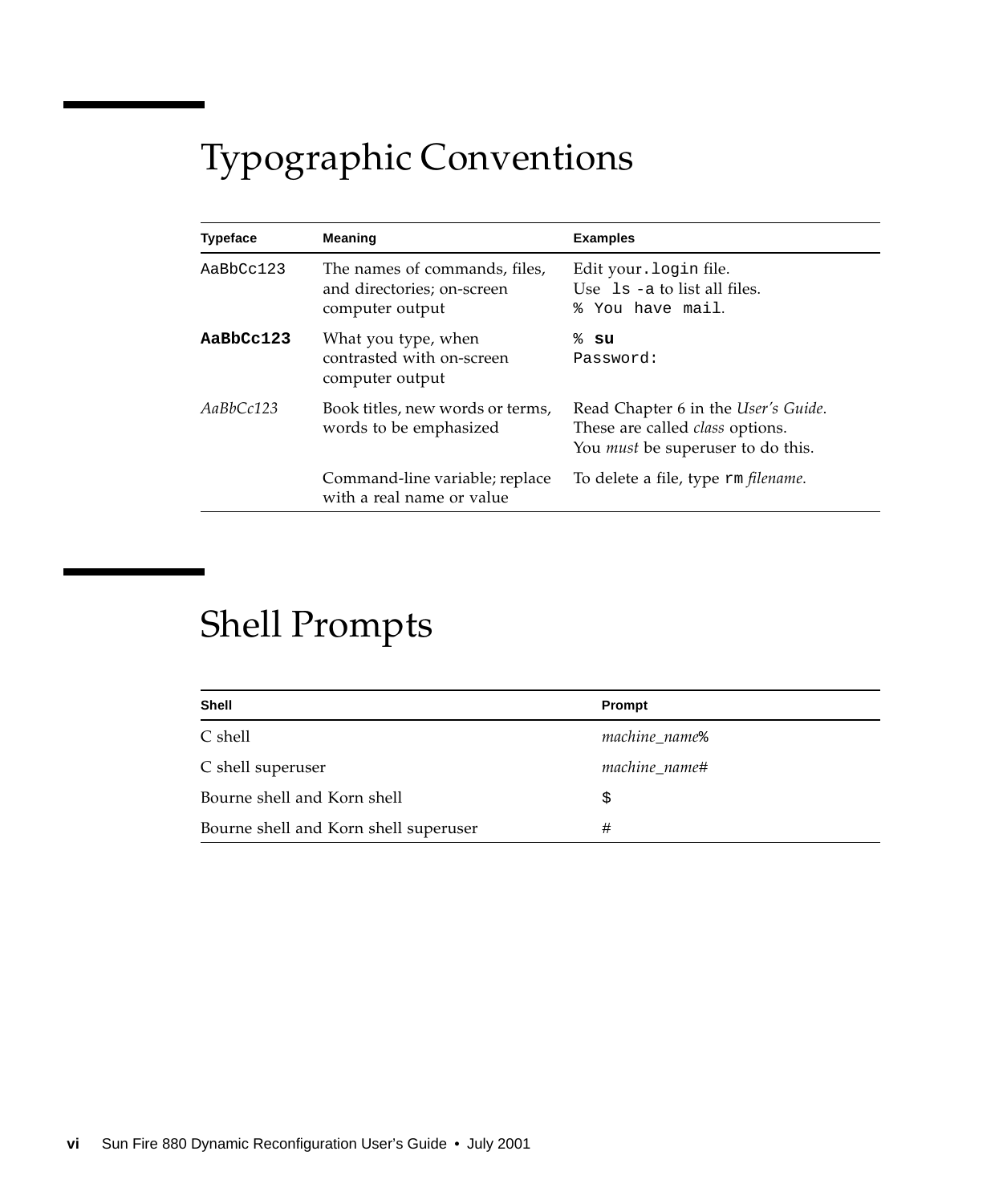## Related Documentation

| <b>Application</b>    | Title                                                                                                                   | <b>Part Number</b>               |
|-----------------------|-------------------------------------------------------------------------------------------------------------------------|----------------------------------|
| Installation          | Sun Fire 880 Server Owner's Guide<br>Sun Fire 880 Server Rackmounting Guide<br><b>Sun Fire 880 Server Product Notes</b> | 806-6592<br>806-6594<br>806-6593 |
| <b>Service</b>        | Sun Fire 880 Server Service Manual                                                                                      | 806-6597                         |
| System Administration | Sun Fire 880 Server Owner's Guide<br>Platform Notes: Using luxadm Software<br><b>Sun Fire 880 Server Product Notes</b>  | 806-6592<br>816-1466<br>806-6593 |

## Accessing Sun Documentation Online

The docs. sun. com<sup>SM</sup> web site enables you to access a select group of Sun technical documentation on the Web. You can browse the docs.sun.com archive or search for a specific book title or subject at:

http://docs.sun.com

## Ordering Sun Documentation

Fatbrain.com, an Internet professional bookstore, stocks select product documentation from Sun Microsystems, Inc.

For a list of documents and how to order them, visit the Sun Documentation Center on Fatbrain.com at:

http://www.fatbrain.com/documentation/sun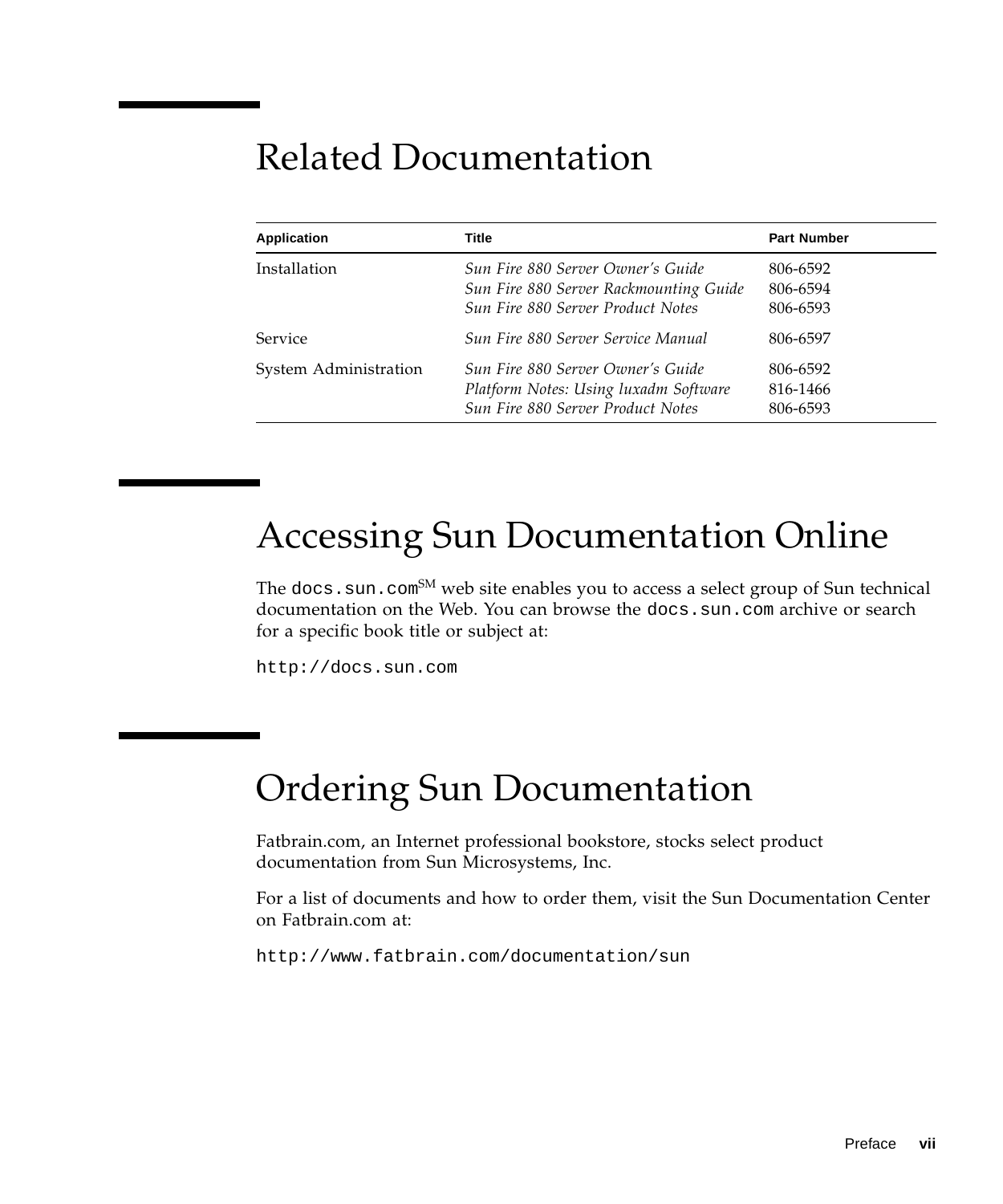## Sun Welcomes Your Comments

Sun is interested in improving its documentation and welcomes your comments and suggestions. You can email your comments to Sun at:

docfeedback@sun.com

Please include the part number (816-1465-10) of your document in the subject line of your email.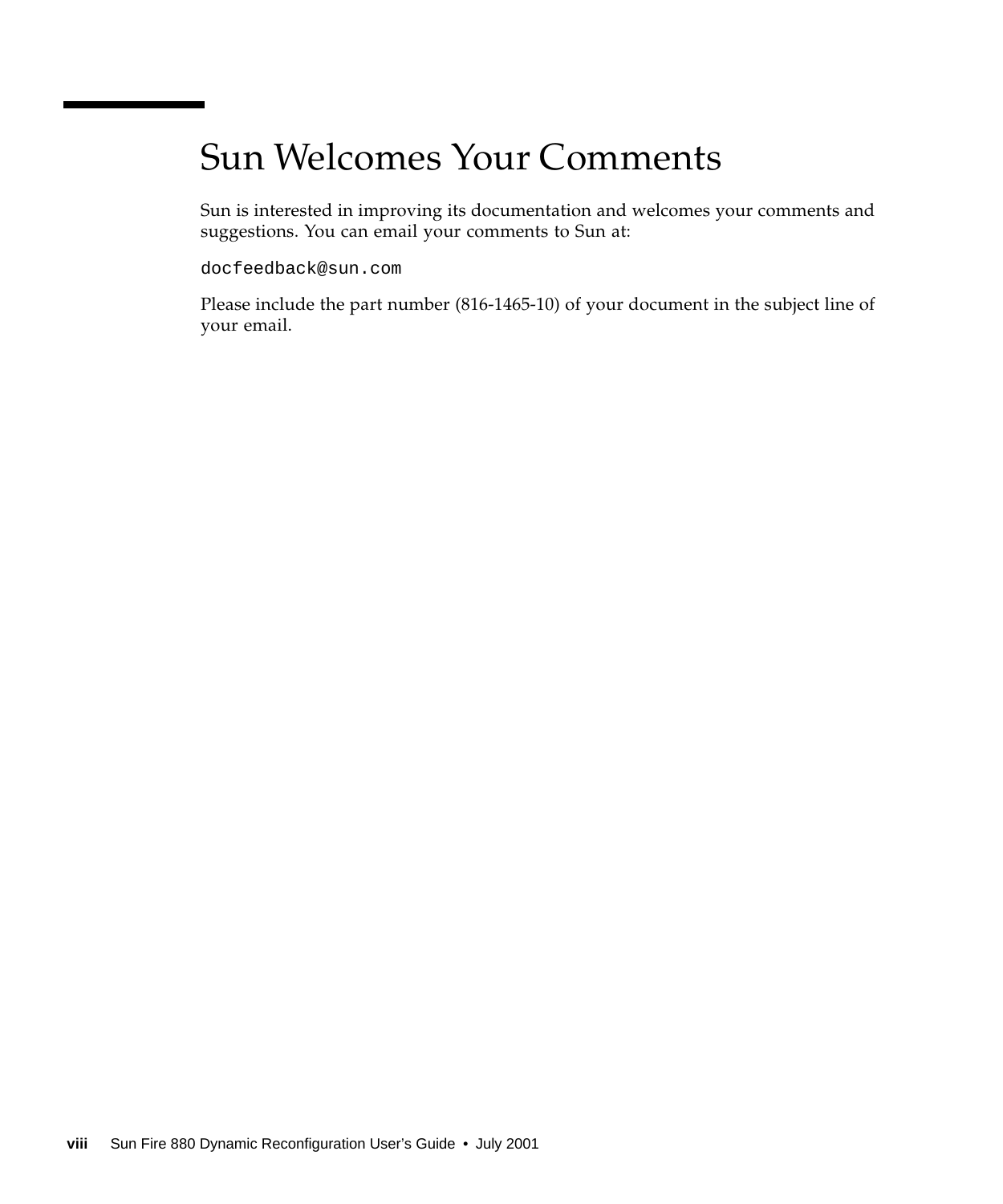CHAPTER **1**

## <span id="page-8-0"></span>Introduction to Dynamic Reconfiguration

This chapter introduces you to the concepts of Dynamic Reconfiguration and hotplug operations. It also explains the requirements and limitations of Dynamic Reconfiguration.

Topics covered in this chapter include:

- ["About Hot-Plug and Hot-Swap Operations" on page 2](#page-9-0)
- ["About Hot-Plug Operations and Dynamic Reconfiguration" on page 2](#page-9-1)
- ["About User Interfaces for Hot-Plug Operations" on page 3](#page-10-0)
- ["About Dynamic Reconfiguration and Multipathing Software" on page 4](#page-11-0)
- ["About Dynamic Reconfiguration Requirements" on page 5](#page-12-0)
- ["About Dynamic Reconfiguration Limitations" on page 7](#page-14-0)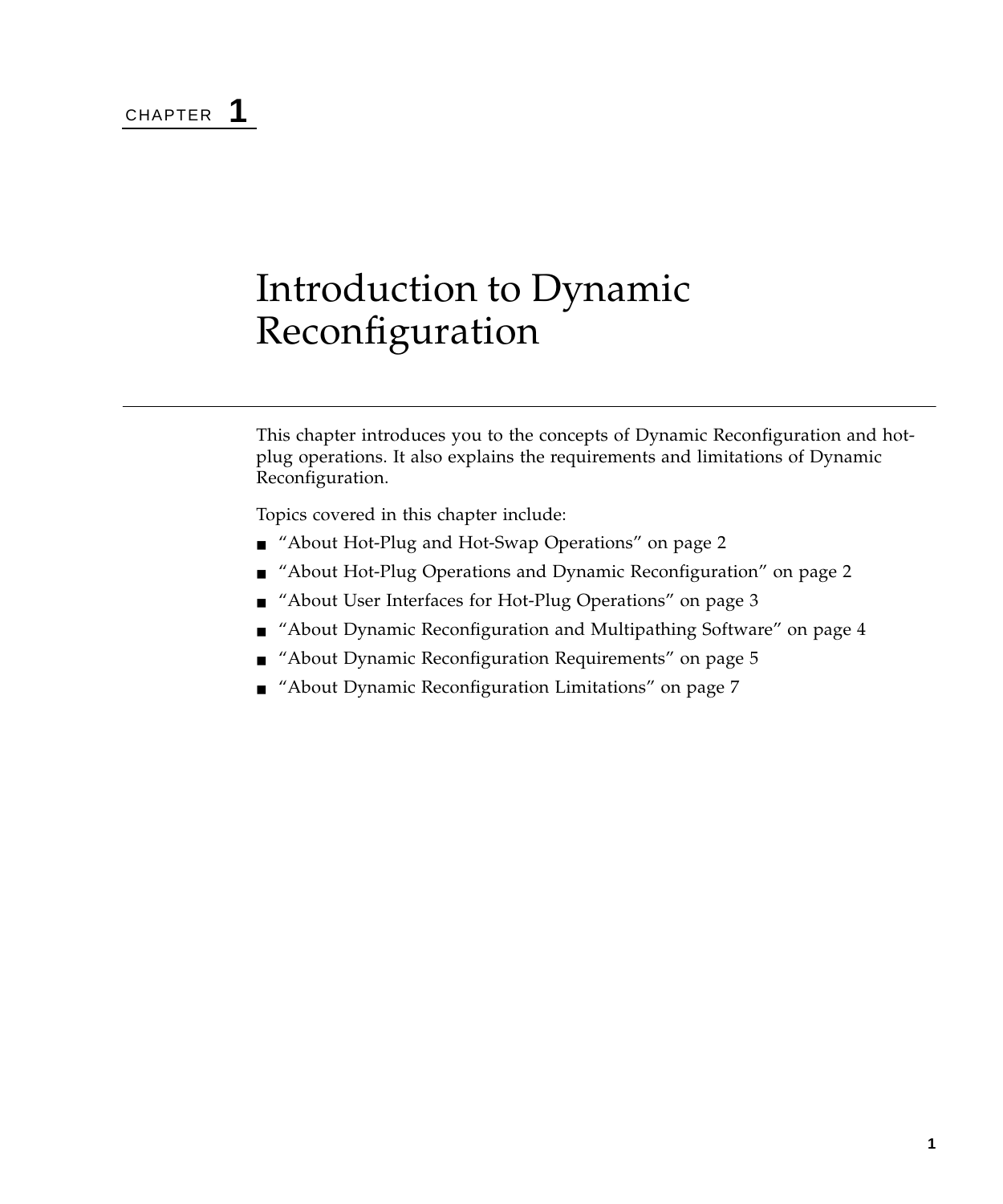## <span id="page-9-0"></span>About Hot-Plug and Hot-Swap **Operations**

Sun Fire 880 system hardware is designed to support hot plugging of Peripheral Component Interconnect (PCI) cards. This hot-plug capability enables you to add, remove, or replace a PCI card on a powered-on system, while the rest of the system's capabilities remain unaffected.

Hot-plugging significantly reduces system downtime associated with PCI card replacement. However, the hot-plug procedure involves software commands for preparing the system prior to removal of a PCI card and for reconfiguring the operating environment after installation of a new card.

In contrast, Sun Fire 880 fan trays and power supplies are hot-swappable. You can remove or insert these components at any time without any prior software preparation. For more information about hot-swappable system components, refer to the *Sun Fire 880 Server Owner's Guide*.

**Note –** The Sun Fire 880 Remote System Control (RSC) card is *not* a hot-pluggable component. Before installing or removing an RSC card, you must power off the system and disconnect all system power cords.

## <span id="page-9-1"></span>About Hot-Plug Operations and Dynamic Reconfiguration

Hot-plug operations for PCI cards involve Dynamic Reconfiguration (DR). Dynamic Reconfiguration is an operating environment feature that enables you to reconfigure system hardware while the system is running. Using DR, you can add or replace hardware resources with little or no interruption of normal system operations.

PCI hot-plug procedures may involve software commands for preparing the system prior to removing a device, and for reconfiguring the operating environment after installing a new device. In addition, certain other system requirements must be met in order for hot-plug operations to succeed. For details, see ["About Dynamic](#page-12-0) [Reconfiguration Requirements" on page 5.](#page-12-0)

For detailed PCI hot-plug procedures, see [Chapter 2.](#page-16-1)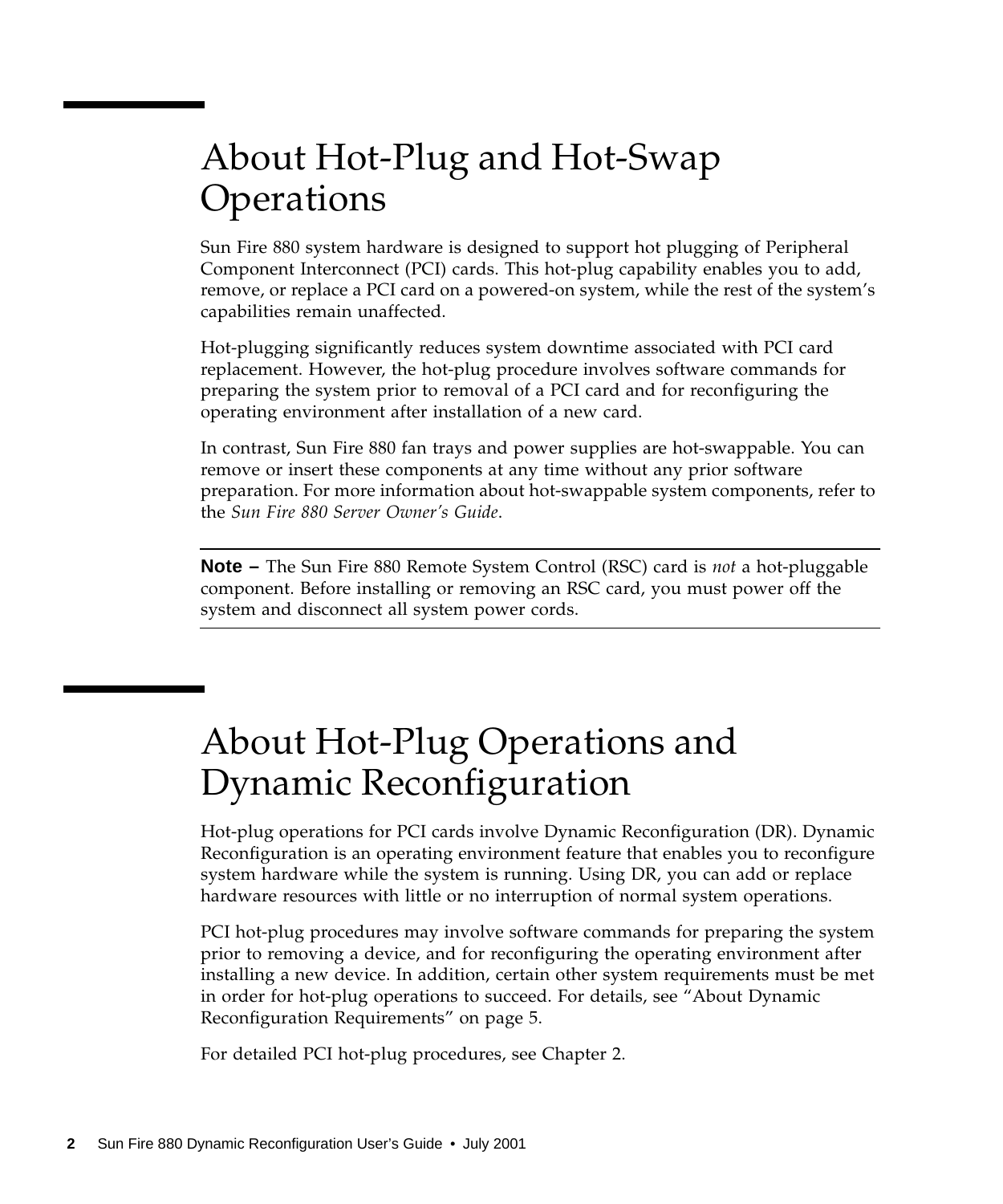**Note –** You can hot-plug any standard PCI card, provided a suitable software driver exists for the Solaris Operating Environment, and the driver supports PCI hot-plug operations. In addition, the card must comply with the PCI Hot-Plug Specification Revision 1.1.

## <span id="page-10-0"></span>About User Interfaces for Hot-Plug **Operations**

There are two different methods for performing PCI hot-plug operations on Sun Fire 880 systems:

- Push-button method
- Command-line method

The push-button method relies on push buttons and status LEDs located near each PCI card slot. You can initiate a hot-plug operation by pressing the push button for the corresponding slot. Three status LEDs located near each slot indicate successful results or failure conditions.

The command-line method lets you perform hot-plug operations via a remote login session, a locally attached console, or an RSC console. This method involves the Solaris  $cf$   $q$ adm $(1M)$  command, and uses the LEDs near each slot to indicate where to insert or remove the affected card.

Both hot-plug methods use the status LEDs located near each PCI slot. These LEDs indicate when it is safe to insert or remove a card from its slot, and show whether the operation has succeeded or failed. For additional details on Sun Fire 880 hotplug status LEDs, see ["About Slot LEDs" on page 14.](#page-21-1)

**Note –** Regardless of the method you use, it is often necessary to perform additional administrative steps to prepare for a hot-plug removal operation. Prior to performing a removal operation, you must ensure that the devices residing on the card are not currently in use. To identify and manually terminate usage of such devices, you can use standard Solaris Operating Environment commands such as  $mount(1M)$ ,  $umount(1M)$ ,  $swap(1M)$ ,  $ifconfiq(1M)$ , and  $ps(1)$ .

For detailed PCI hot-plug procedures, see [Chapter 2.](#page-16-1)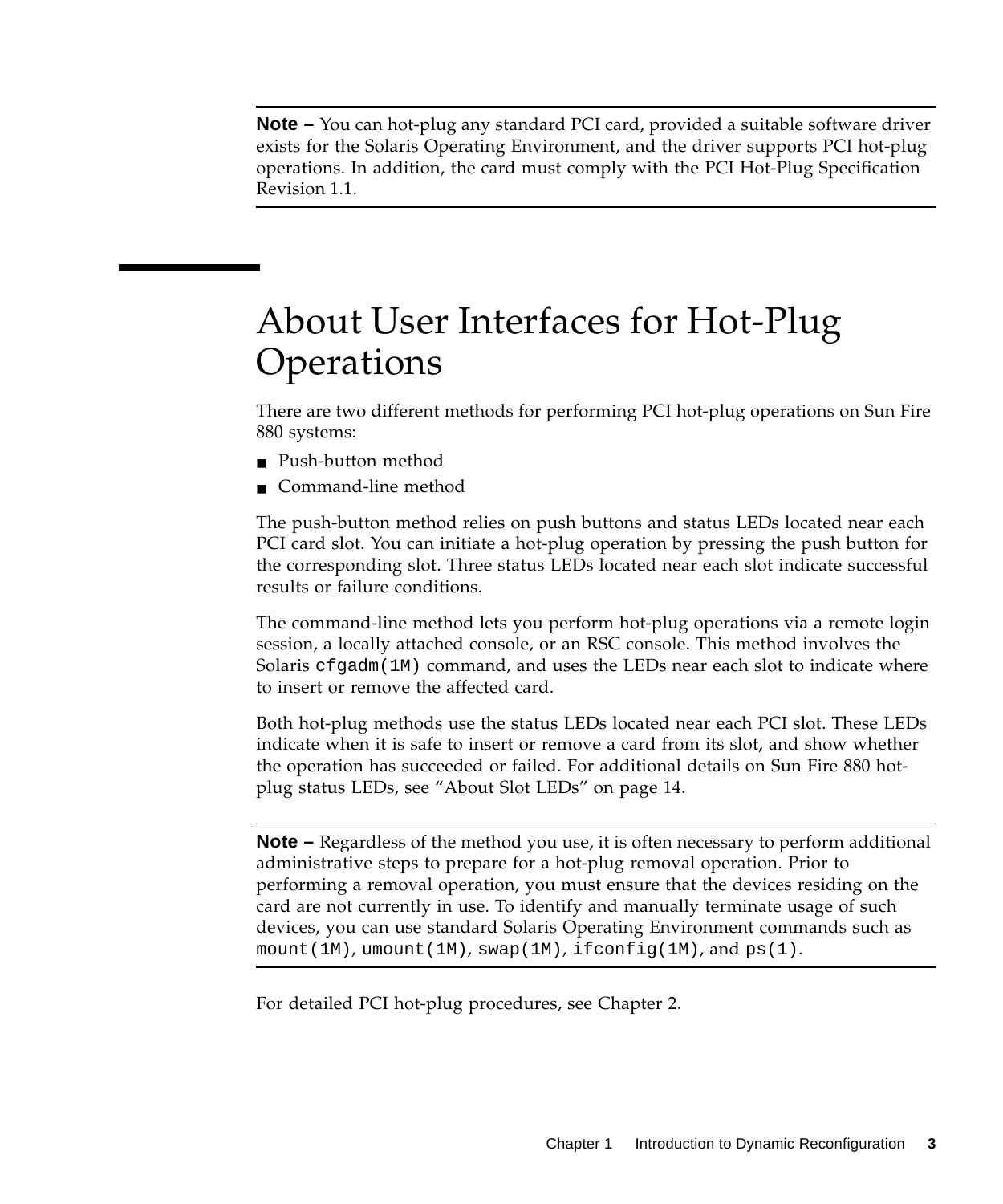## <span id="page-11-0"></span>About Dynamic Reconfiguration and Multipathing Software

DR works in conjunction with (but does not require) multipathing software. You can use multipathing software to switch I/O operations from one I/O controller to another to prepare for DR operations. With a combination of DR and multipathing software, you can remove, replace, or deactivate a PCI controller card with no interruption to system operation. Note that this requires redundant hardware; that is, the system must contain an alternate I/O controller that is connected to the same device(s) as the card being removed or replaced. The alternate controller must reside on a different PCI card or be integrated into the Sun Fire 880 system motherboard or I/O board. For more information about multipathing software, refer to the *Sun Fire 880 Server Owner's Guide*.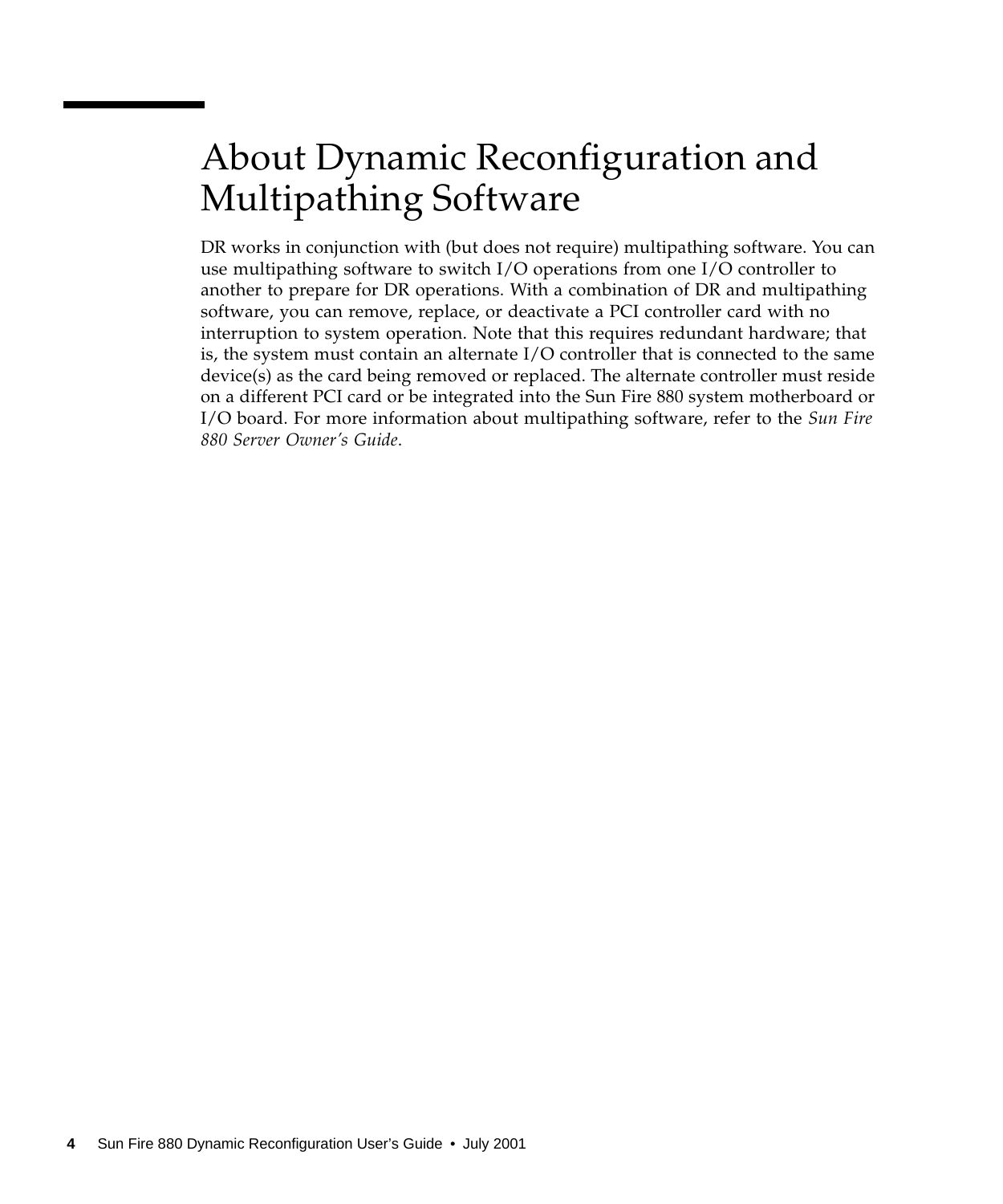## <span id="page-12-1"></span><span id="page-12-0"></span>About Dynamic Reconfiguration Requirements

Certain system requirements must be met in order for DR operations to succeed. These requirements are summarized below and covered in more detail in the sections that follow.

### **Detachability**

For a PCI card to be successfully detached from a running operating environment:

- All devices on the card must use detach-safe device drivers.
- If the card controls any vital system resources, alternate paths to those resources must be available through some other card or on-board controller integrated into the system motherboard or system I/O board.

#### Detach-Safe Device Drivers

For a PCI card to be successfully detached from a running operating environment, each device on the card must have a detach-safe driver. A *detach-safe* driver enables a single instance of a driver to be closed while other instances are allowed to remain open to service similar devices used elsewhere in the system. To be considered detach-safe, a driver must be able to perform a basic Device Driver Interface/Device Kernel Interface (DDI/DKI) function called DDI\_DETACH. Any driver that does not support the DDI\_DETACH function is called *detach-unsafe*.

Sun Microsystems offers a variety of hot-pluggable PCI cards that use detach-safe device drivers. For an up-to-date list of Sun PCI cards that use detach-safe drivers, please see the *Sun Fire 880 Server Product Notes* or contact your local Sun sales representative.

**Note –** Many third-party drivers (those purchased from vendors other than Sun Microsystems) do not support the DDI\_DETACH function. Sun Microsystems suggests that you test these driver functions during the qualification and installation phases of any third-party PCI card, prior to use in a production environment.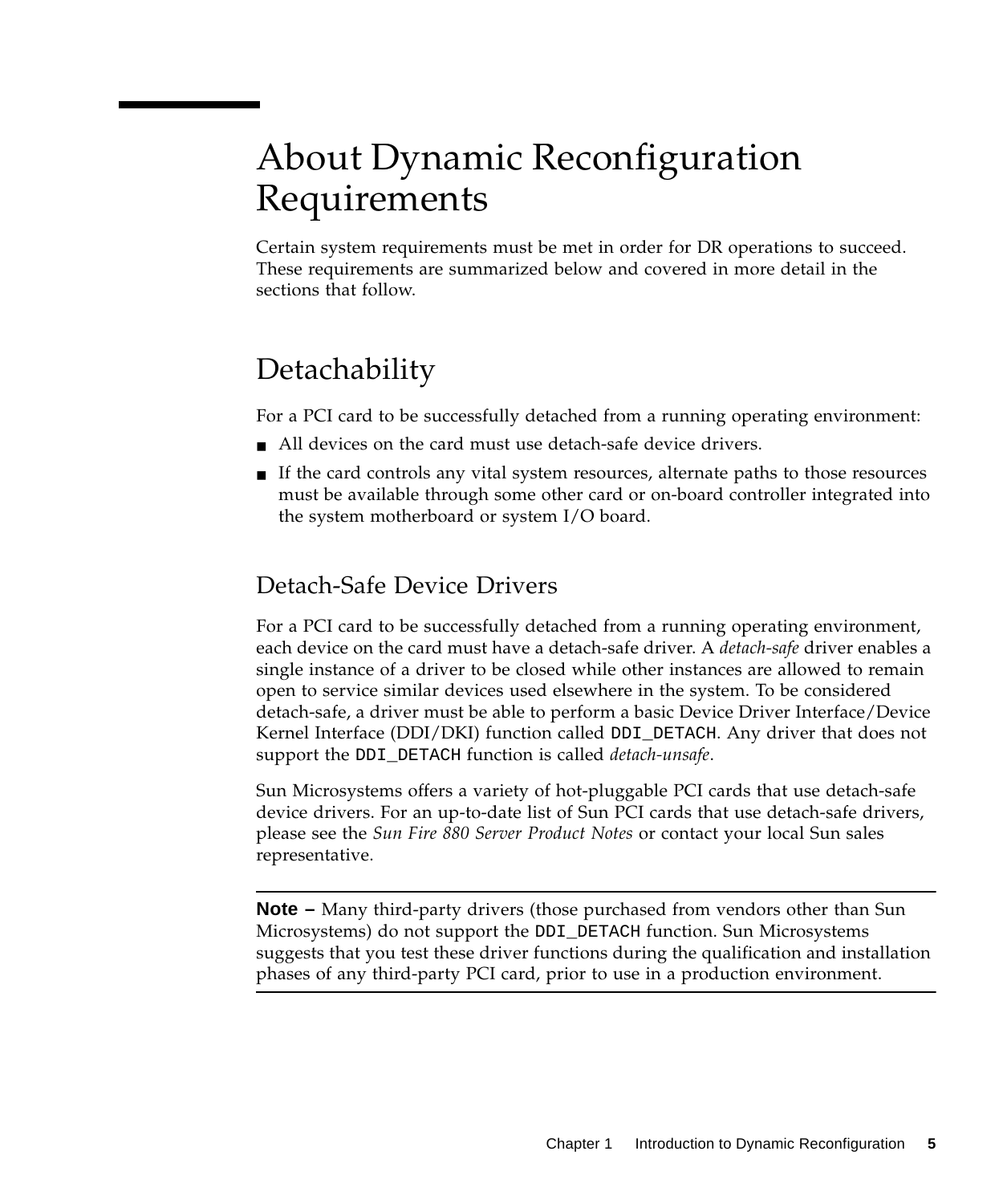While it is possible to detach a PCI card that has detach-unsafe drivers, it is a fairly complex procedure. To do so, you must:

- 1. Stop all usage of the detach-unsafe drivers on the card.
- 2. Stop all usage of other devices in the system that share the same detach-unsafe drivers.
- 3. Manually close all instances and unload all of the affected drivers.

For more information, see ["How to Remove PCI Cards That Use Detach-Unsafe](#page-28-1) [Drivers" on page 21](#page-28-1).

#### Vital System Resources

You cannot dynamically detach a PCI card that controls vital system resources unless alternate paths to those resources are available. The alternate paths must be available through a different PCI card or an on-board controller integrated into the system motherboard or system I/O board. Before detaching the card, you must switch control of the vital resources over to the alternate path (note that some multipathing software may handle this automatically). Examples of vital system resources include the system's boot disk, swap space, and primary network interface.

Some cards cannot be detached. A PCI card is not detachable if it controls a boot drive for which no alternate path is available.

If possible, the system's swap space should reside on two or more disks attached to controllers on separate boards. For example, some of the swap space might be controlled by a PCI host adapter card, while the rest could be controlled by the system's on-board controller. With this kind of configuration, a particular swap partition is not a vital system resource, because swap space is accessible through multiple controllers, and additional swap space can be dynamically configured via the swap(1M) command.

**Note –** Before detaching a PCI card that controls disk swap space, you must ensure that the system's remaining memory and disk swap space will be large enough to accommodate currently running programs.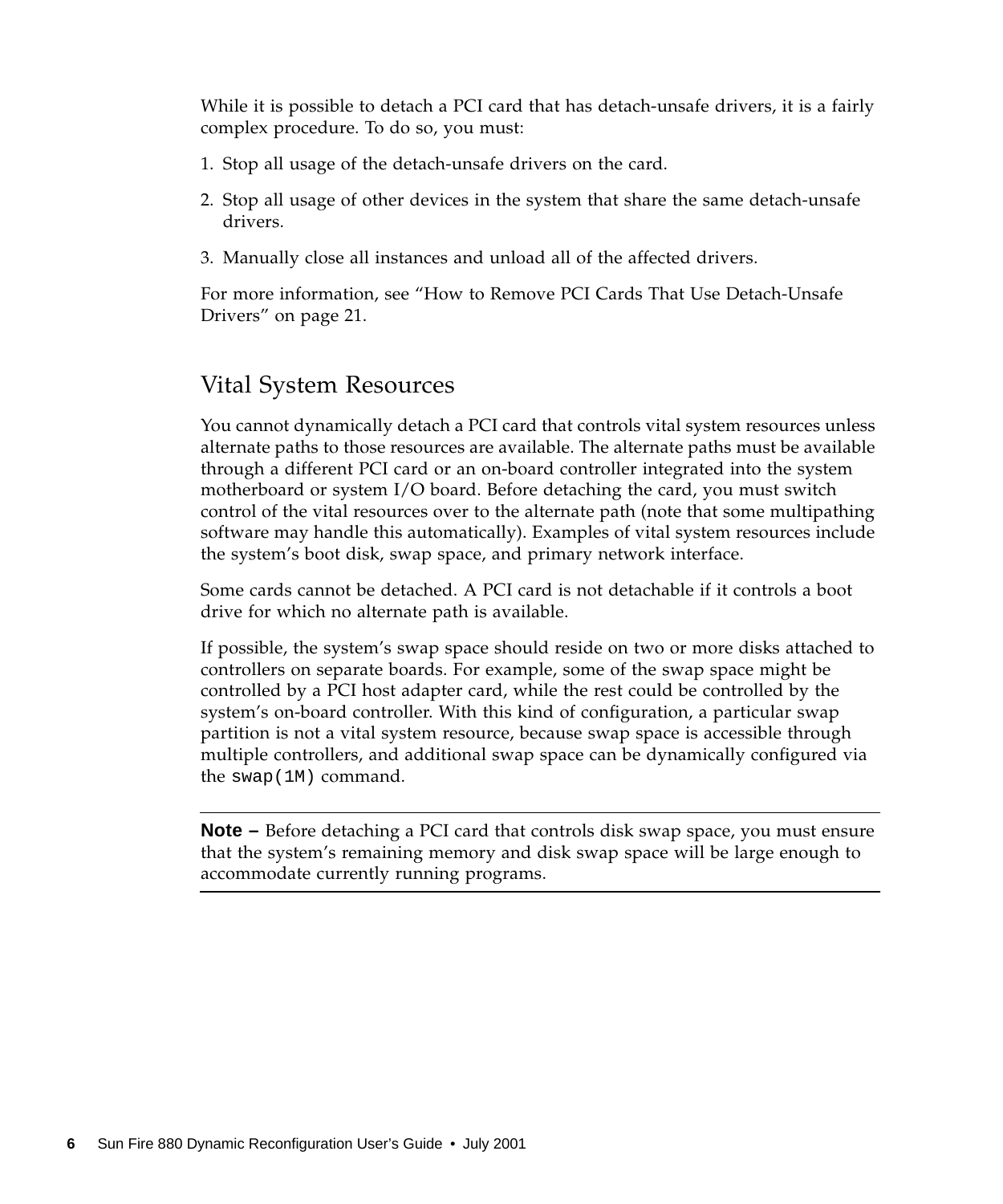### <span id="page-14-0"></span>About Dynamic Reconfiguration **Limitations**

### Faulty Cards



**Caution –** Inserting a faulty card may cause a system crash. Use only cards that are known to be functional.

When hot-plugging a PCI card, it is important to be aware that a newly inserted PCI card with a serious failure can, when powered-on, introduce failures in the bus segment to which it is connected.

### FC-AL Disk Arrays

For Sun StorEdge™ A5000 disk arrays, the firmware version must be ST19171FC 0413 or later.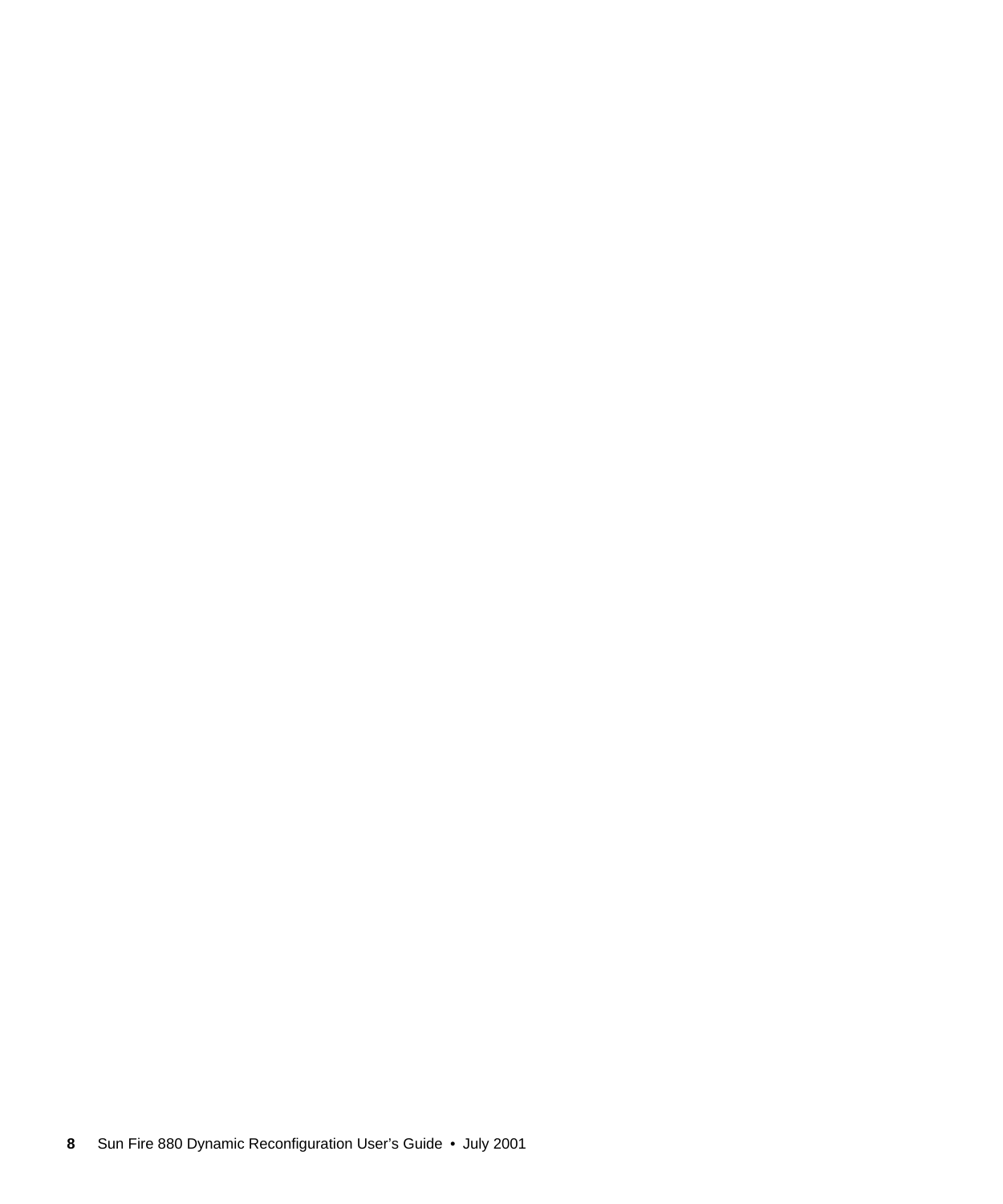## <span id="page-16-1"></span><span id="page-16-0"></span>Using Dynamic Reconfiguration

This chapter provides detailed instructions for Dynamic Reconfiguration procedures on a Sun Fire 880 system. Topics covered in this chapter include:

- ["How to Display Card Status" on page 10](#page-17-0)
- ["About Slot LEDs" on page 14](#page-21-0)
- ["How to Identify Cards and Slots" on page 16](#page-23-0)
- ["How to Prepare a PCI Card for Removal" on page 17](#page-24-0)
- ["How to Remove a PCI Card" on page 19](#page-26-0)
- ["How to Remove PCI Cards That Use Detach-Unsafe Drivers" on page 21](#page-28-0)
- ["How to Add a PCI Card" on page 22](#page-29-0)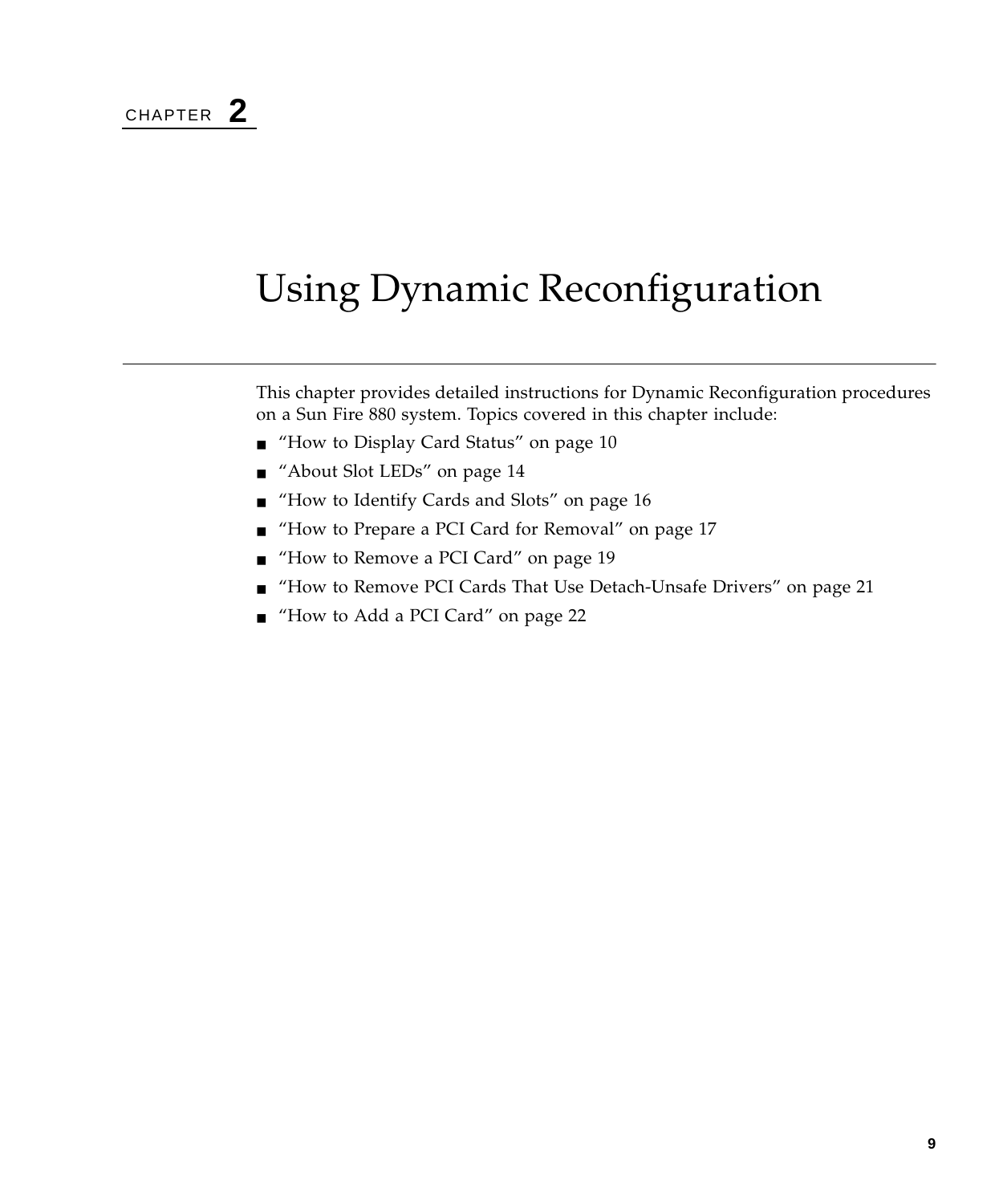## <span id="page-17-0"></span>How to Display Card Status

You can use the cfgadm command to display status information about cards and slots. Refer to the  $cf$  gadm(1M) man page for options to this command.

### ▼ To Access the Basic Status Display

Many DR operations require that you specify a card or slot.

#### ● **To obtain the system names for cards or slots, as superuser, type:**

#### # **cfgadm**

When used without options, cfgadm displays information about all known cards and slots. The following display shows a typical output.

| cfgadm<br>#      |             |            |              |           |
|------------------|-------------|------------|--------------|-----------|
| Ap Id            | Type        | Receptacle | Occupant     | Condition |
| PCI0             | unknown     | empty      | unconfigured | unknown   |
| PCI1             | unknown     | empty      | unconfigured | unknown   |
| PCI <sub>2</sub> | unknown     | empty      | unconfigured | unknown   |
| PCI3             | mult/hp     | connected  | configured   | ok        |
| PCI4             | ethernet/hp | connected  | configured   | ok        |
| PCI5             | pci-pci/hp  | connected  | configured   | ok        |
| PCI6             | unknown     | empty      | unconfigured | unknown   |
| PCI7             | unknown     | empty      | unconfigured | unknown   |
| PCI8             | unknown     | empty      | unconfigured | unknown   |
| SBa              | cpu/mem     | connected  | configured   | ok        |
| SBb              | cpu/mem     | connected  | configured   | ok        |
| <b>SBc</b>       | cpu/mem     | connected  | configured   | ok        |
| SBd              | none        | empty      | unconfigured | ok        |
|                  |             |            |              |           |

The first column, Ap\_Id, lists the system's attachment points. An *attachment point* is a collective term for a card and its associated slot. There are two types of system names for attachment points. A *physical* attachment point describes the physical path to the slot in the system device tree. A *logical* attachment point, or attachment point ID, is an alias created by the system to refer to the physical attachment point.

For example, in the cfgadm output shown previously, the logical attachment point ID of the PCI card in the first slot is PCI0.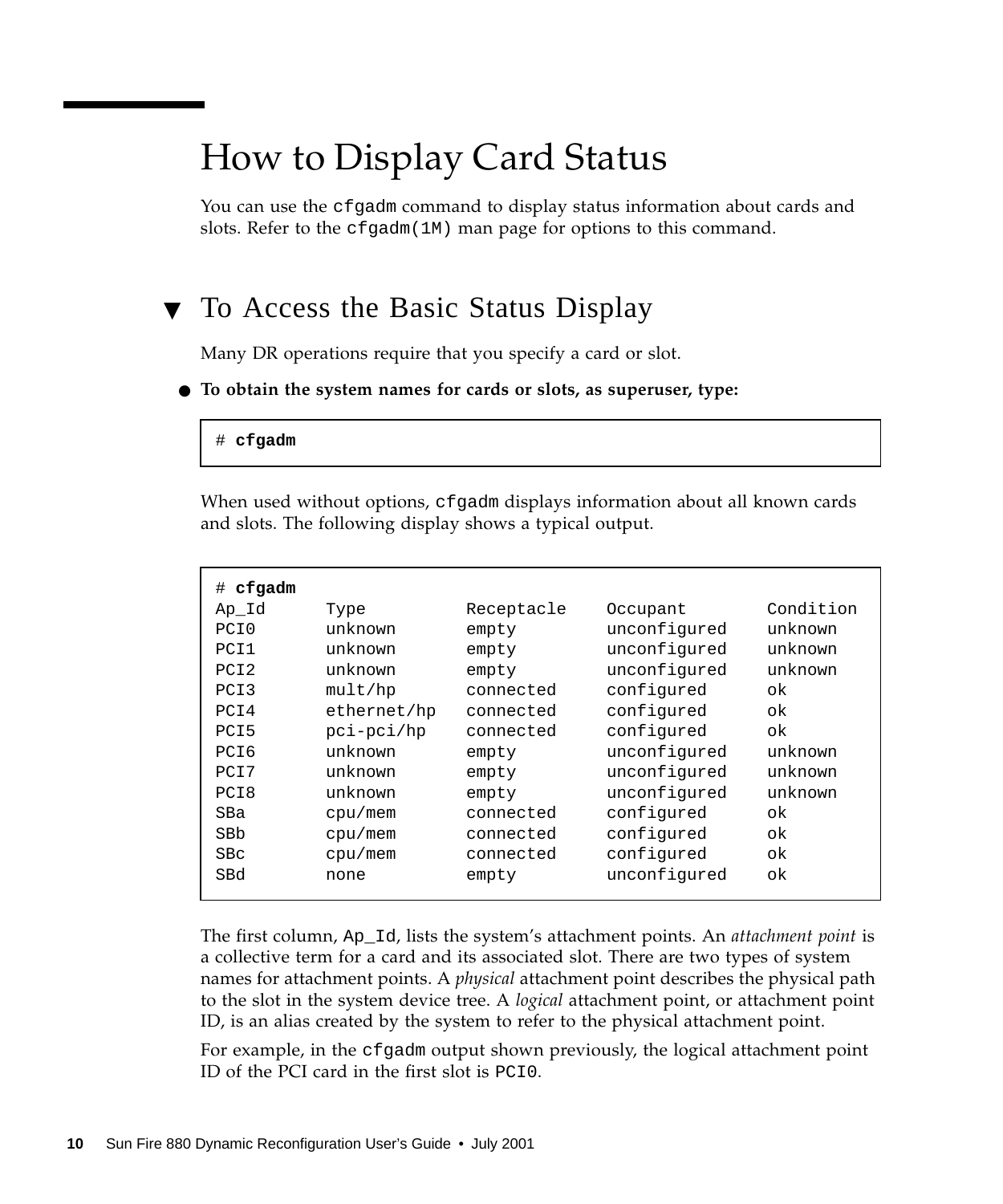**Note –** The cfgadm status display shows attachment points for both PCI cards and CPU/Memory boards. However, DR operations for Sun Fire 880 CPU/Memory boards are not supported in the Solaris 8 7/01 Operating Environment.

The following table lists the attachment point IDs for all of the Sun Fire 880 PCI and CPU/Memory board slots.

| Slot              | <b>Attachment Point ID</b> |
|-------------------|----------------------------|
| CPU/Memory slot A | SBa                        |
| CPU/Memory slot B | SBb                        |
| CPU/Memory slot C | SBc                        |
| CPU/Memory slot D | SBd                        |
| PCI slot 0        | PCI0                       |
| PCI slot 1        | PCI1                       |
| PCI slot 2        | PCI <sub>2</sub>           |
| PCI slot 3        | PCI3                       |
| PCI slot 4        | PCI4                       |
| PCI slot 5        | PCI5                       |
| PCI slot 6        | PCI6                       |
| PCI slot 7        | PCI7                       |
| PCI slot 8        | PCI8                       |

The following table describes the values that may appear in the Type, Receptacle, Occupant, and Condition columns of the basic status display. The values listed for the Type column represent the most common board and card types.

| Column | Entry        | <b>Meaning</b>                            |
|--------|--------------|-------------------------------------------|
| Type   | mult/hp      | Multifunction (hot-pluggable PCI card)    |
|        | ethernet/hp  | Gigabit Ethernet (hot-pluggable PCI card) |
|        | $pci_pci/hp$ | Quad Ethernet (hot-pluggable PCI card)    |
|        | scsi/hp      | SCSI (hot-pluggable PCI card)             |
|        | raid/ $hp$   | Hardware RAID (hot-pluggable PCI card)    |
|        | tokenrg/hp   | Token Ring (hot-pluggable PCI card)       |
|        | fddi/hp      | FDDI (hot-pluggable PCI card)             |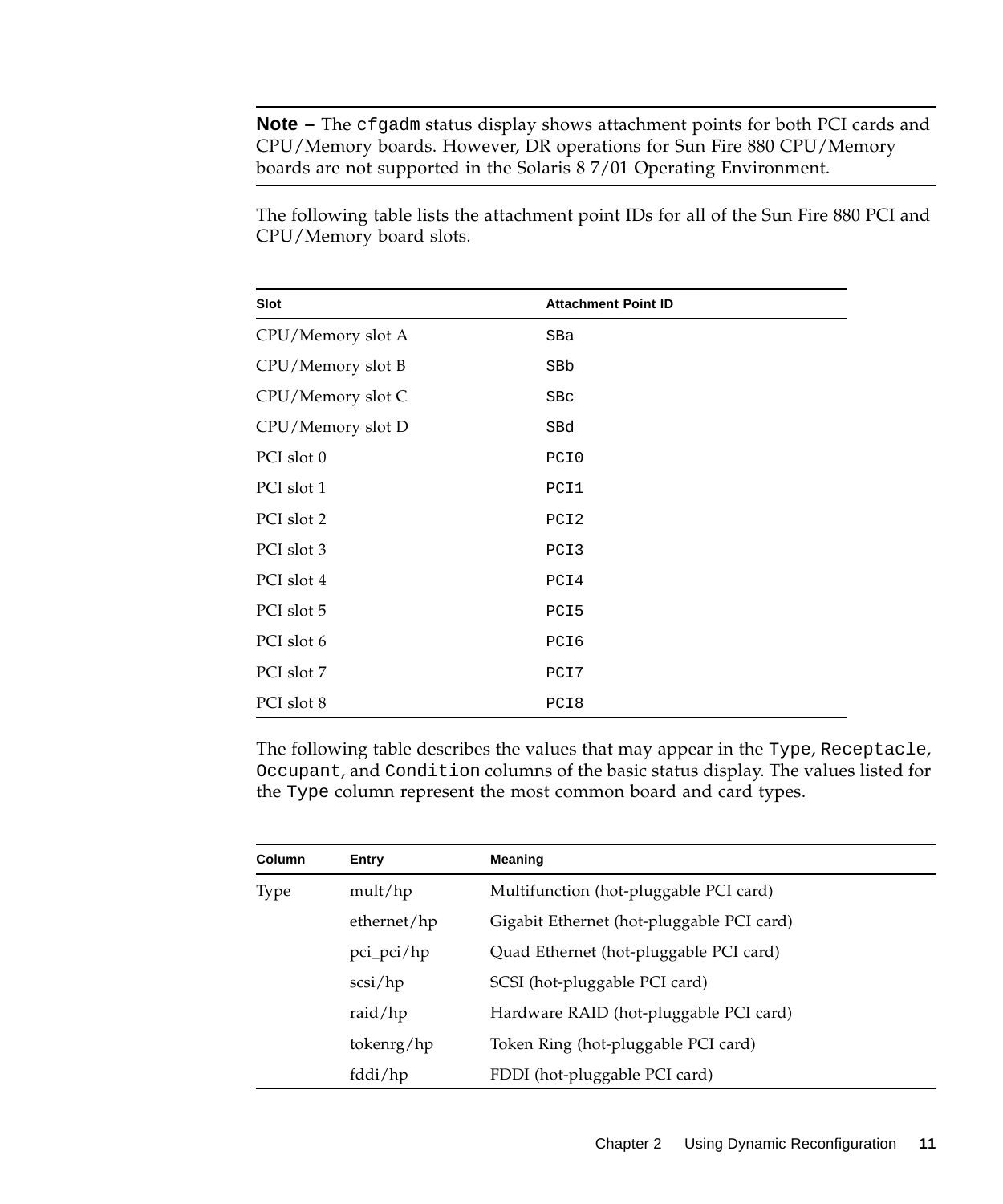| Column     | Entry        | <b>Meaning</b>                                                                                                        |
|------------|--------------|-----------------------------------------------------------------------------------------------------------------------|
|            | atm/hp       | ATM (hot-pluggable PCI card)                                                                                          |
|            | network/hp   | Network interface (unspecified type, hot-pluggable PCI card)                                                          |
|            | storage/hp   | Storage interface (unspecified type, hot-pluggable PCI card)                                                          |
|            | display/hp   | Graphics interface (unspecified type, hot-pluggable PCI card)                                                         |
|            | pci-card/hp  | PCI card (unspecified type, hot-pluggable PCI card)                                                                   |
|            | unknown      | Board or card type cannot be determined                                                                               |
|            | cpu/mem      | CPU/Memory board                                                                                                      |
| Receptacle | empty        | Slot is empty                                                                                                         |
|            | connected    | Slot is electrically connected                                                                                        |
|            | disconnected | Slot is not electrically connected                                                                                    |
| Occupant   | configured   | Board or card is logically attached to the operating system                                                           |
|            | unconfigured | Board or card is logically detached from the operating system                                                         |
| Condition  | ok           | Board or card is ready for use                                                                                        |
|            | unknown      | Board or card condition cannot be determined                                                                          |
|            | failing      | A board or card that was in the OK condition has developed a<br>problem                                               |
|            | failed       | Board or card has failed                                                                                              |
|            | unusable     | Either an attachment point has incompatible hardware or an<br>empty attachment point lacks power or precharge current |

#### ▼ To Access the Detailed Status Display

You can use the  $-v$  (verbose) option to access expanded descriptions.

● **For a more detailed status report, as superuser, type:**

#### # **cfgadm -v**

In addition to the information provided by the basic status display, the detailed status information includes the physical attachment point of each card.

The following is an example of the display produced by the cfgadm -v command.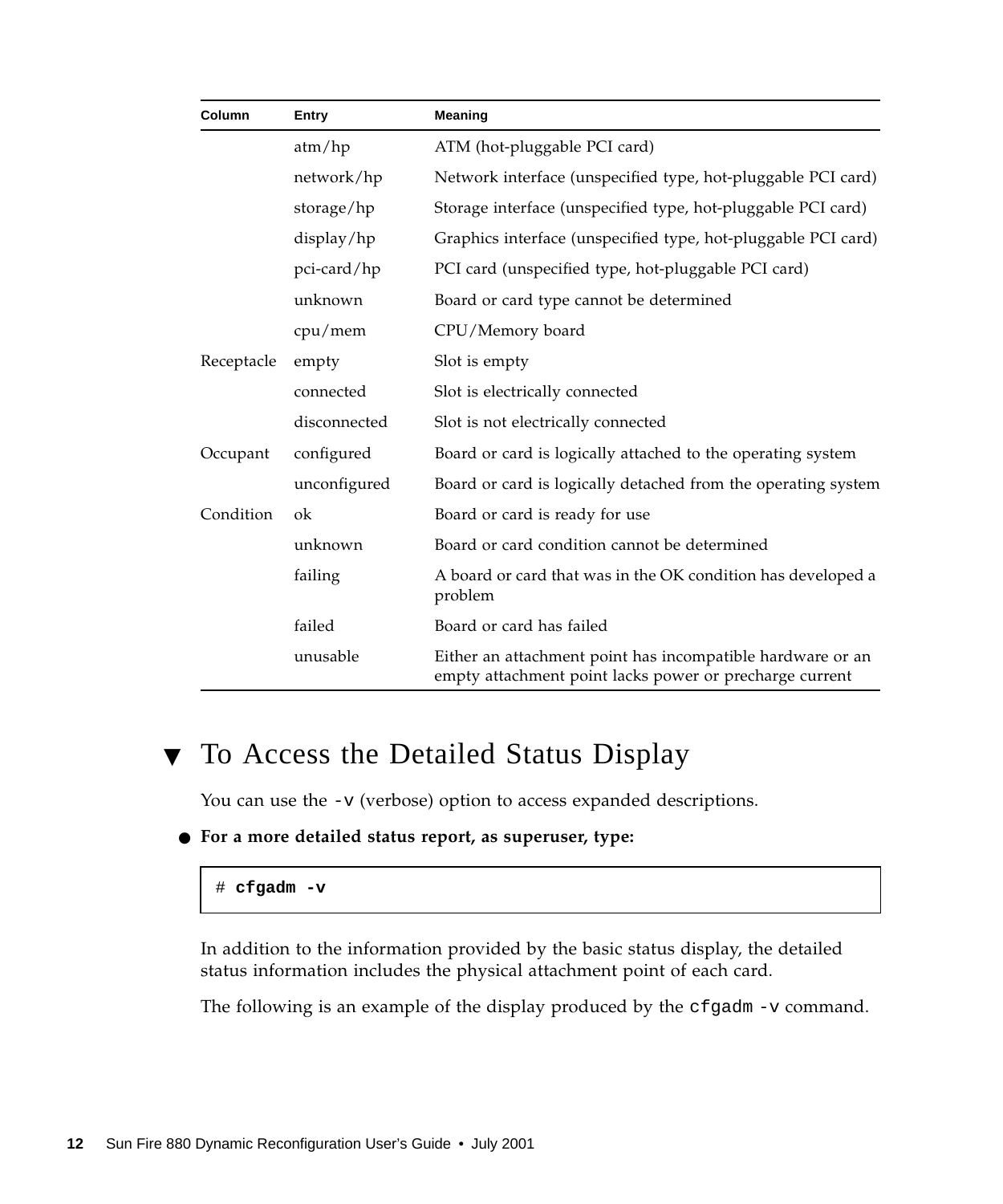| $\#$ cfgadm $-v$                                                      |              |  |  |
|-----------------------------------------------------------------------|--------------|--|--|
| Ap_Id Receptacle Occupant Condition Information                       | When         |  |  |
| Type Busy Phys_Id                                                     |              |  |  |
| unconfigured ok pci8b:5 Slot 0<br>PCI0<br>empty                       | Dec 31 19:05 |  |  |
| /devices/pci@8,700000:hpc1_slot0<br>unknown n                         |              |  |  |
| unconfigured ok pci8b:4 Slot 1<br>PCI1 empty                          | Dec 31 19:05 |  |  |
| /devices/pci@8,700000:hpc1_slot1<br>unknown n                         |              |  |  |
| unconfigured ok pci8b:3 Slot 2<br>PCI <sub>2</sub><br>empty           | Dec 31 19:05 |  |  |
| /devices/pci@8,700000:hpc1_slot2<br>unknown<br>n                      |              |  |  |
| configured ok pci8b:2 Slot 3<br>PCI3 connected                        | Dec 31 19:05 |  |  |
| n /devices/pci@8,700000:hpcl_slot3<br>mult/hp                         |              |  |  |
| PCI4 connected configured ok pci9b:4 Slot 4                           | Dec 31 19:05 |  |  |
| ethernet/hp n /devices/pci@9,700000:hpc2_slot4                        |              |  |  |
| configured ok pci9b:3 Slot 5<br>PCI5 connected                        | Dec 31 19:05 |  |  |
| n /devices/pci@9,700000:hpc2_slot5<br>pci-pci/hp                      |              |  |  |
| unconfigured ok pci9b:2 Slot 6<br>PCI6 empty                          | Dec 31 19:05 |  |  |
| /devices/pci@9,700000:hpc2_slot6<br>unknown n                         |              |  |  |
| unconfigured ok pci9a:1 Slot 7<br>PCI7 empty                          | Dec 31 19:05 |  |  |
| /devices/pci@9,600000:hpc0_slot7<br>unknown<br>n                      |              |  |  |
| unconfigured ok pci9a:2 Slot 8<br>PCI8 empty                          | Dec 31 19:05 |  |  |
| /devices/pci@9,600000:hpc0_slot8<br>unknown<br>n                      |              |  |  |
| unconfigured ok powered-on, assigned Dec 31 19:05<br>SBa<br>connected |              |  |  |
| n /devices/pseudo/gptwo@0:SBa<br>cpu/mem                              |              |  |  |
| configured ok powered-on, assigned Dec 31 19:05<br>SBb connected      |              |  |  |
| /devices/pseudo/qptwo@0:SBb<br>cpu/mem<br>n                           |              |  |  |
| configured ok powered-on, assigned Dec 31 19:05<br>SBc connected      |              |  |  |
| /devices/pseudo/gptwo@0:SBc<br>cpu/mem<br>n                           |              |  |  |
| unconfigured ok assigned<br>SBd<br>empty                              | Dec 31 19:05 |  |  |
| /devices/pseudo/qptwo@0:SBd<br>none<br>n                              |              |  |  |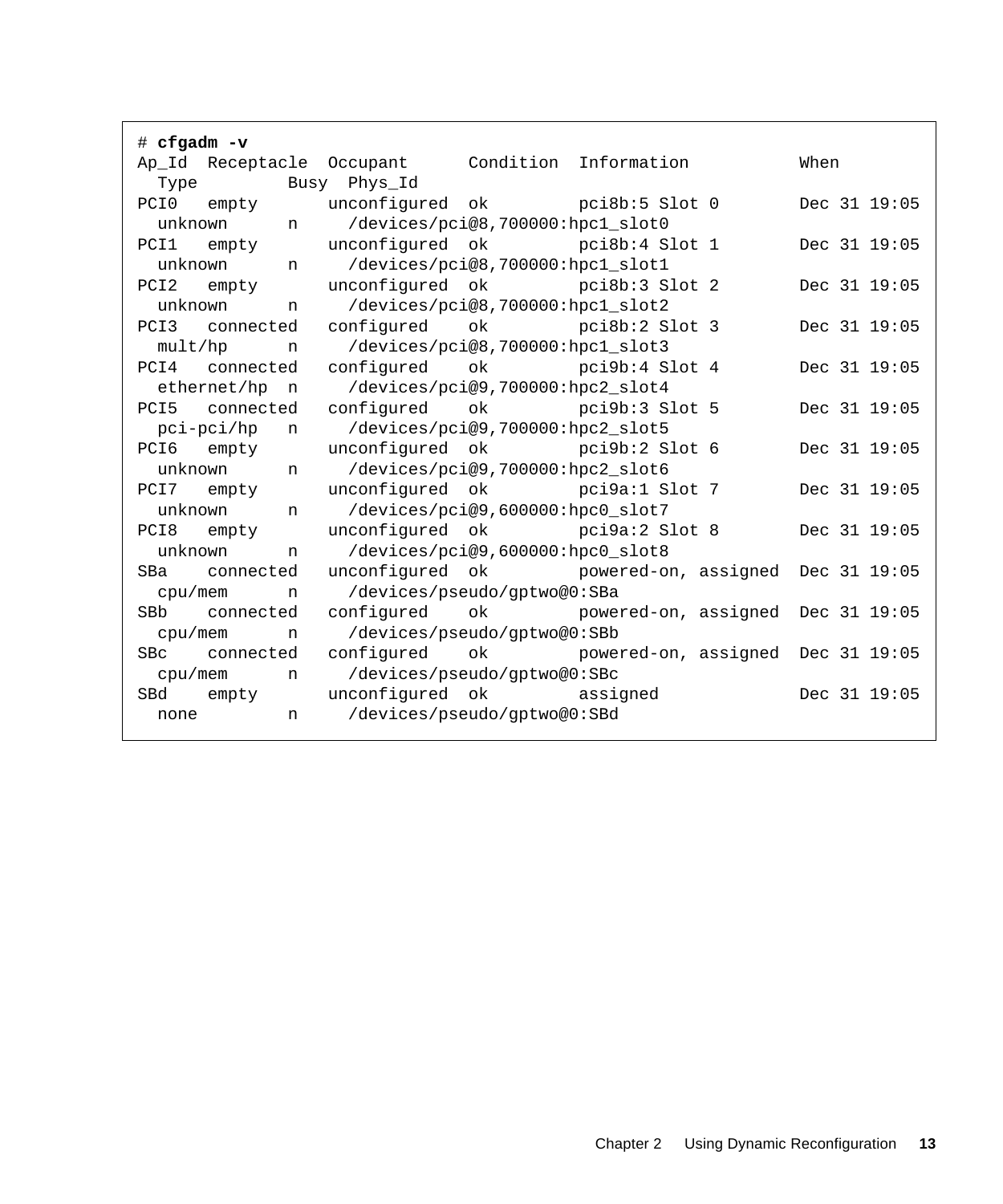### <span id="page-21-1"></span><span id="page-21-0"></span>About Slot LEDs

Inside the Sun Fire 880 system, status LEDs provide power, fault, and hot-plug indications for each PCI card slot. Each LED is labeled with an icon as shown below:



The following quick reference tables summarize how to interpret the LEDs for various hot-plug scenarios. In each table, the LED states are represented as follows:



**TABLE 2-1** Removing a Card

| <b>Step</b>    |                        | <b>Description</b>                                          |
|----------------|------------------------|-------------------------------------------------------------|
|                |                        | Slot occupied; Power LED on; card is logically connected    |
|                |                        | Start hot-plug removal via push button or cfgadm<br>command |
| 3              | $O \nleftrightarrow O$ | Fault LED blinks during unconfigure operation               |
| $\overline{4}$ |                        | Operation successful; OK-to-Remove LED turns on             |
| 5              |                        | Remove card; OK-to-Remove LED turns off                     |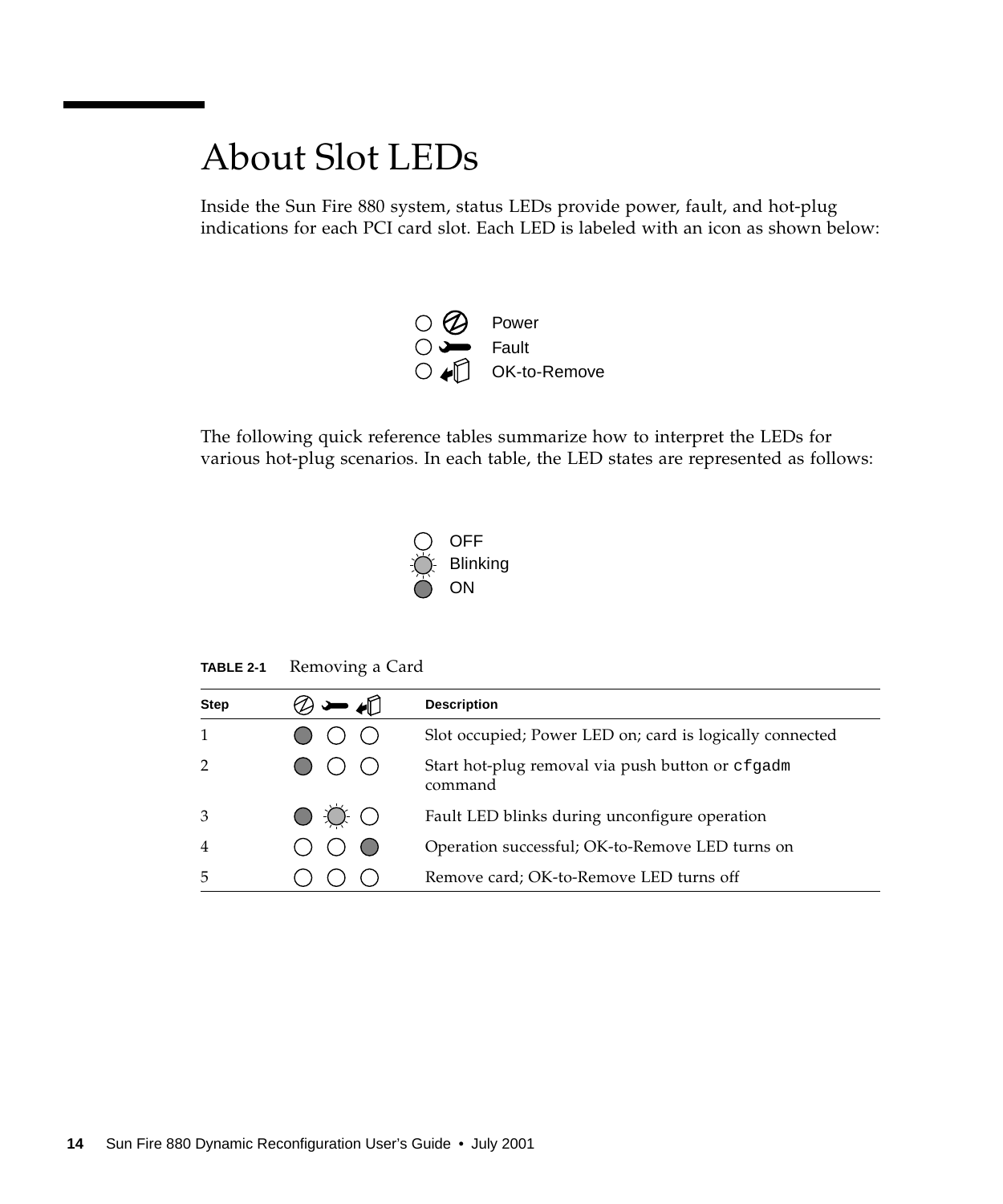**TABLE 2-2** Removing a Card – Card Busy

| <b>Step</b>    | ◢∐          | <b>Description</b>                                          |
|----------------|-------------|-------------------------------------------------------------|
|                |             | Slot occupied; Power LED on                                 |
|                |             | Start hot-plug removal via push button or cfgadm<br>command |
| 3              | $O \circ O$ | Fault LED blinks briefly during unconfigure operation       |
| $\overline{4}$ |             | Card busy; check system console messages                    |

**TABLE 2-3** Adding a Card

| <b>Step</b>    | <b>Description</b>                                               |
|----------------|------------------------------------------------------------------|
|                | Slot empty; all LEDs off                                         |
|                | Insert new card; OK-to-Remove LED turns on upon<br>insertion     |
| 3              | Start hot-plug addition via push button or cfgadm<br>command     |
| $\overline{4}$ | Power LED lights; Fault LED blinks during configure<br>operation |
| 5              | Operation successful; Power LED remains on                       |

**TABLE 2-4** Adding a Card – Fault Encountered

| <b>Step</b>    |     | <b>Description</b>                                           |
|----------------|-----|--------------------------------------------------------------|
| 1              |     | Slot empty; all LEDs off                                     |
| $\overline{2}$ |     | Insert new card; OK-to-Remove LED turns on upon<br>insertion |
| 3              |     | Start hot-plug addition via push button or cfgadm<br>command |
| $\overline{4}$ | O O | Fault LED blinks during configure operation                  |
| 5              |     | Fault encountered; Fault LED turns on                        |
| 6              |     | Remove faulty card                                           |
| 7              |     | Slot empty; all LEDS off                                     |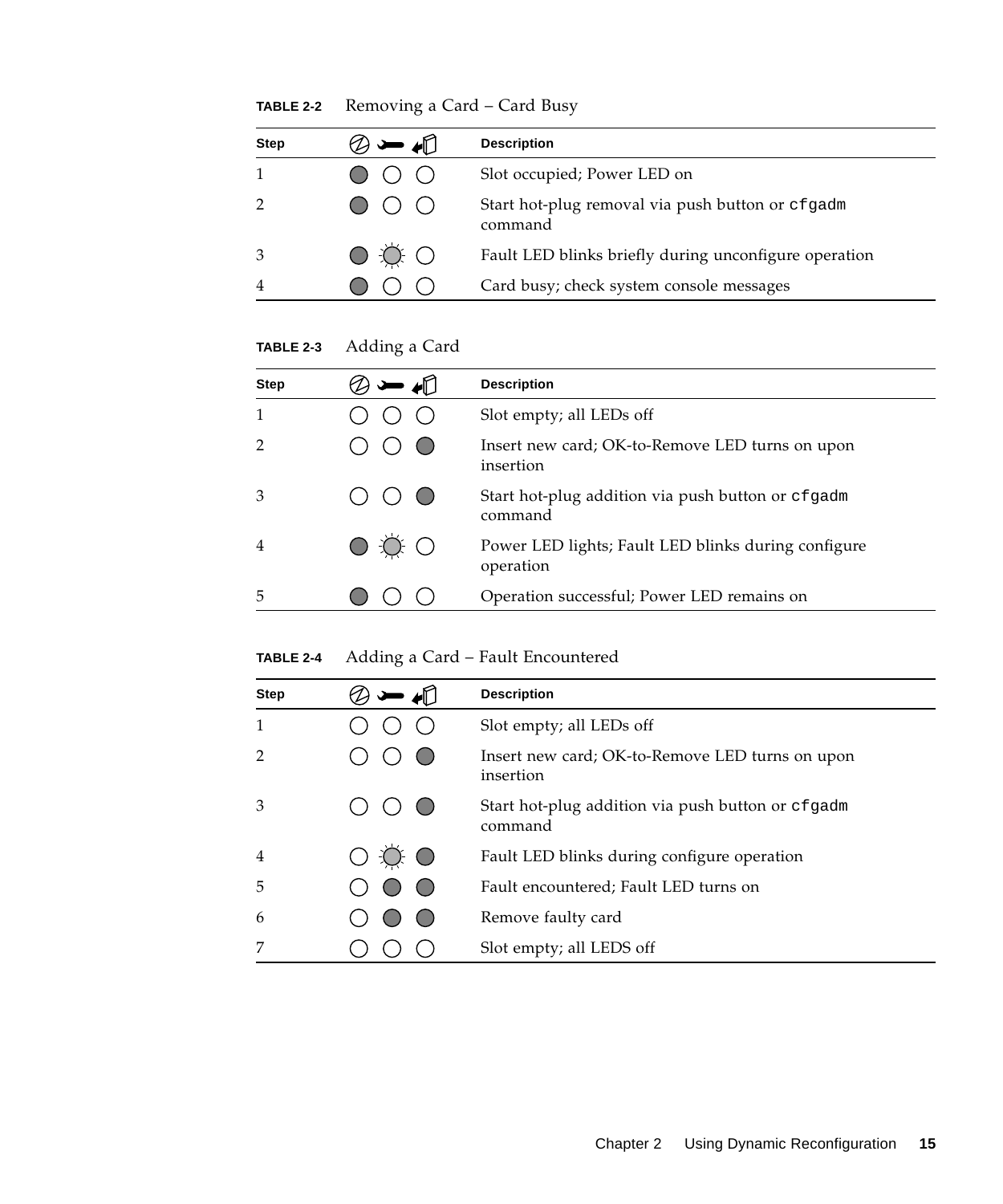## <span id="page-23-0"></span>How to Identify Cards and Slots

**Note –** Internal access to the Sun Fire 880 system is restricted to qualified service personnel only. Installation procedures for internal components are covered in the *Sun Fire 880 Server Service Manual*, which is included on the *Sun Fire 880 Server Online Documentation CD*.



**Caution** – Hazardous energy levels are present inside the system when the system remains connected to a power source, regardless of the keyswitch position. Also, hazardous energy levels are present in the system's batteries even when all AC power cords are disconnected. Follow the safety procedures in your system Owner's Guide or Service Manual.



**Caution –** Avoid keeping doors open for extended periods of time while the system is operating. All doors must be closed to prevent automatic thermal shutdown.

### Identifying a Card Inside the System

#### **1. Check the system front panel LEDs.**

If a card is faulty, a directional LED on the front panel display turns on and points to the side of the system where the card is located. If a card is ready for you to remove after a successful DR operation, the OK-to-Remove LED turns on and a directional LED indicates the location of the card. For additional details on the system front panel LEDs, see the *Sun Fire 880 Server Owner's Guide*.

#### **2. Open the appropriate side access door and check the interior LEDs.**

Inside the system, a Fault LED turns on to indicate which slot contains the faulty card. After a successful DR remove operation, an OK-to-Remove LED turns on to indicate which slot contains the card to be removed. For more information, see ["About Slot LEDs" on page 14.](#page-21-0)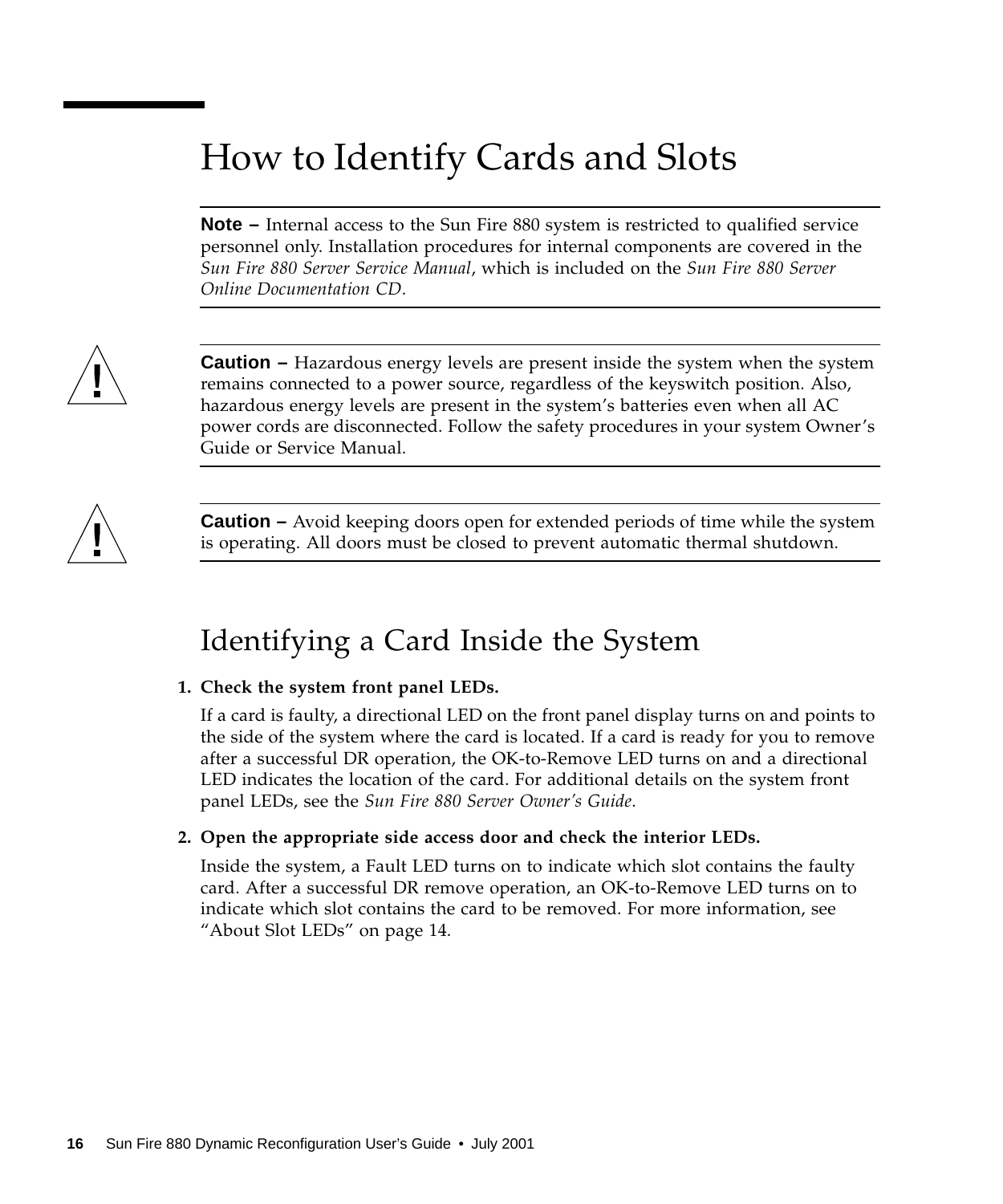### Identifying a Card or Slot From a System Console

- **1. Log in to the system as superuser.**
- **2. Type the** cfgadm **command to display detailed status information for the system's PCI slots.**

#### # **cfgadm**

The command output identifies each slot and any cards occupying those slots. For more information, see ["How to Display Card Status" on page 10](#page-17-0).

**3. Determine the attachment point ID for the card to be removed, or the slot where you will add the new card.**

To identify a faulty card, look in the Condition column of the cfgadm output for cards marked failed, failing, or unusable. The Ap\_Id column indicates the slot's attachment point ID.

### <span id="page-24-0"></span>How to Prepare a PCI Card for Removal

#### ▼ What to Do

**1. Terminate usage of all devices on the card.**

All I/O devices must be closed before they can be unconfigured. Ensure that any networking interfaces on the card are not in use. All storage devices attached to the card must be unmounted and closed.

- **a. To identify the components that are on the card to be unconfigured, use the** prtdiag(1M)**,** ifconfig(1M)**,** mount(1M)**,** df(1)**,** ps(1)**, or** swap(1M) **commands.**
- **b. To see which processes have these devices open, use the** fuser(1M) **command.**
- **c. Warn all users to stop using the functions that the card provides.**
- **2. Use the** ifconfig **command to terminate usage of any network interfaces on the card.**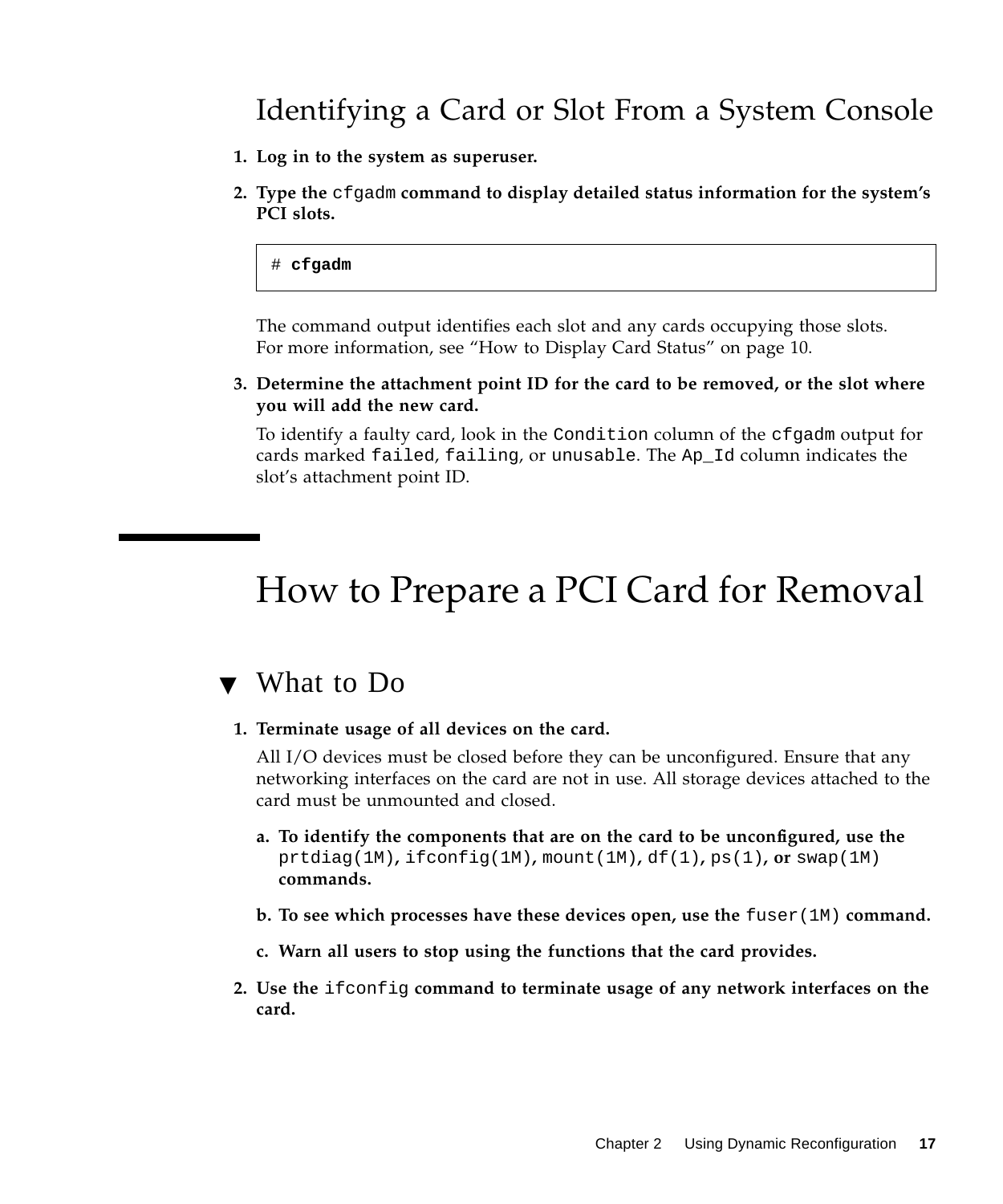**Note –** You cannot terminate the usage of network interfaces if the network interface is the primary network interface and no alternate path is available.

- **3. If any disk partitions that the card controls are used for swap space, remove them from the swap configuration.**
- **4. Use the** umount(1M) **command to unmount any file systems, including Solstice DiskSuite™ metadevices, residing on disk partitions controlled by the card.**

**Note –** You may need to place a hard lock on the file systems before unmounting them by using the lockfs command.



**Caution –** Unmounting file systems may affect NFS client systems.

**5. Remove any Solstice DiskSuite databases from disk partitions that the card controls.**

The location of Solstice DiskSuite databases is chosen by the system user and can be changed.

**6. Deport any VERITAS Volume Manager disk groups and offline any disks associated with the card.**

Use the vxdiskadm script to deport disk groups and offline disks.

- **7. For any process that directly opens a device or raw partition that the card controls, either kill the process using the** kill **command, or direct the process to close the open device on the card.**
- **8. If a detach-unsafe device is present on the card, close all instances of the device and use** modunload(1M) **to unload the driver.**

See "How to Remove PCI Cards That Use Detach-Unsafe Drivers" in the *Sun Fire 880 Dynamic Reconfiguration User's Guide*.

#### What Next

■ To remove a PCI card, see ["How to Remove a PCI Card" on page 19](#page-26-0).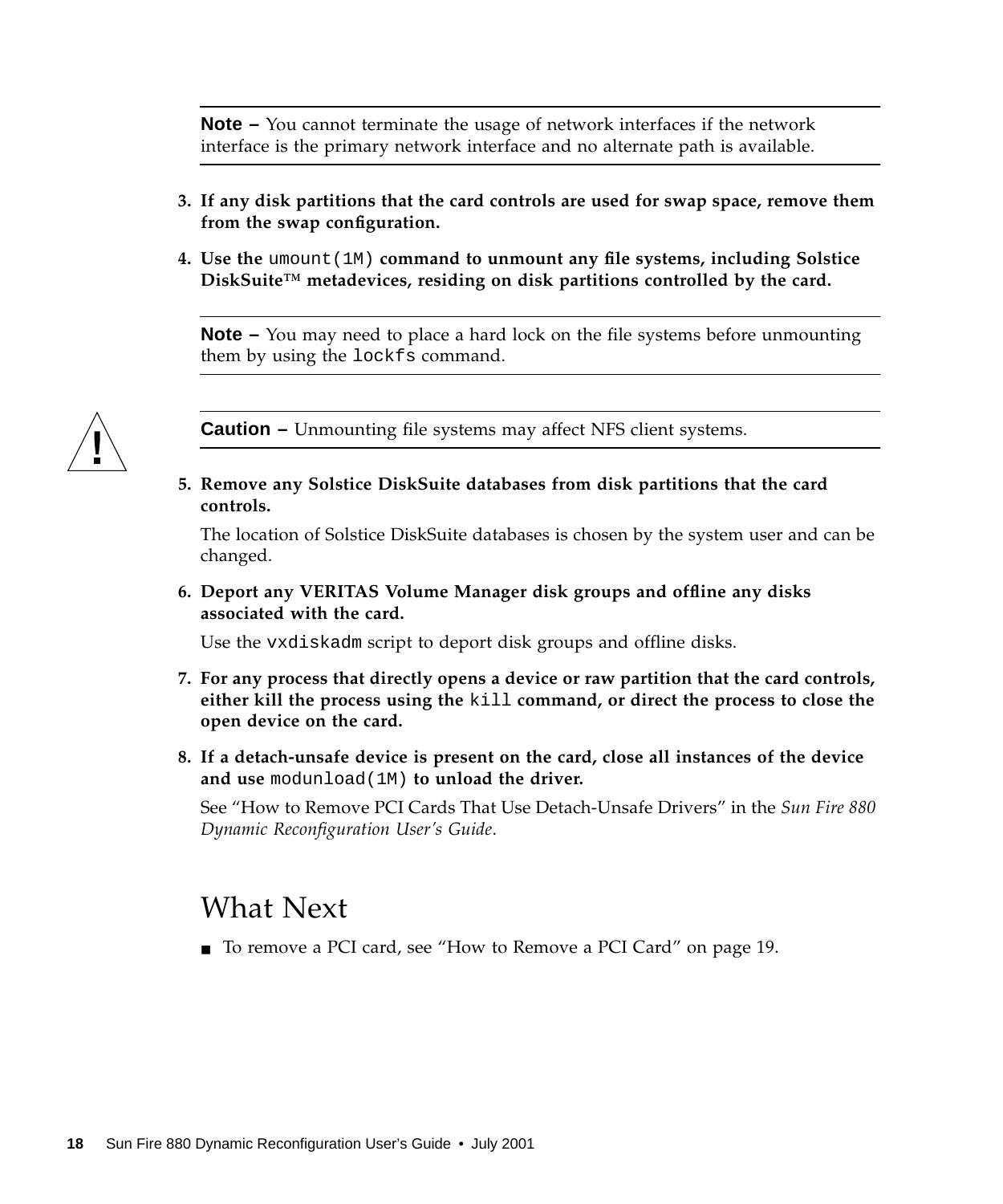## <span id="page-26-0"></span>How to Remove a PCI Card

**Note –** Internal access to the Sun Fire 880 system is restricted to qualified service personnel only. Installation procedures for internal components are covered in the *Sun Fire 880 Server Service Manual*, which is included on the *Sun Fire 880 Server Online Documentation CD*.



**Caution –** Hazardous energy levels are present inside the system when the system remains connected to a power source, regardless of the keyswitch position. Also, hazardous energy levels are present in the system's batteries even when all AC power cords are disconnected. Be sure to follow the safety procedures in your system Owner's Guide or Service Manual.



**Caution –** Avoid keeping doors open for extended periods of time while the system is operating. All doors must be closed to prevent automatic thermal shutdown.

### Before You Begin

- Make sure that your system meets all DR requirements; see ["About Dynamic](#page-12-1) [Reconfiguration Requirements" on page 5.](#page-12-1)
- Identify the card to be removed; see ["How to Identify Cards and Slots" on page](#page-23-0) [16.](#page-23-0)
- Stop all activity on the card to be removed; see ["How to Prepare a PCI Card for](#page-24-0) [Removal" on page 17.](#page-24-0)

#### What to Do

**1. Open the appropriate side access door.**

See "How to Open the Side Access Doors" in the *Sun Fire 880 Server Owner's Guide*. If you are replacing a faulty card, a Fault LED inside the system illuminates to indicate which slot contains the faulty card. See ["About Slot LEDs" on page 14.](#page-21-0)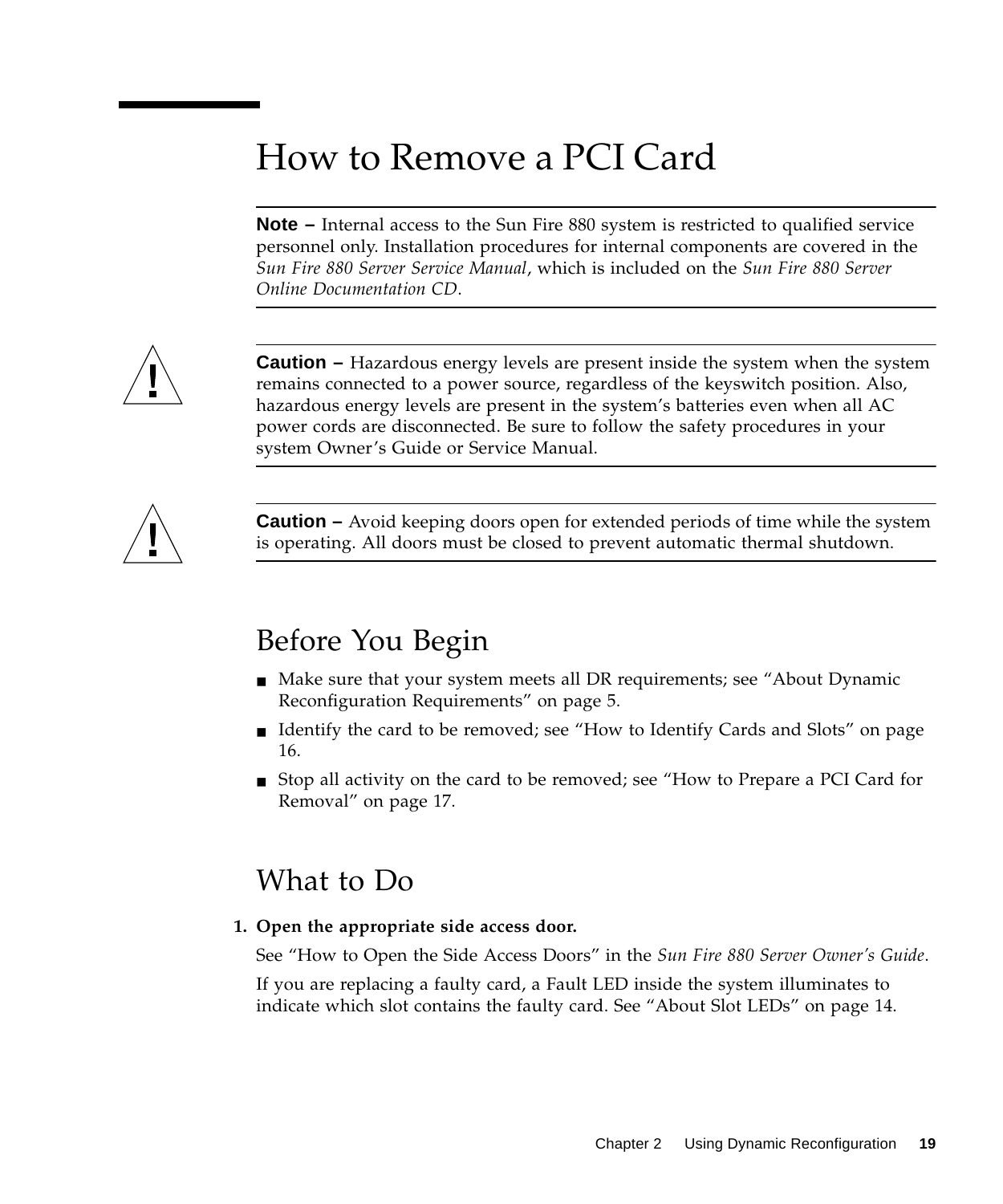#### **2. Use a hot-plug push button or the** cfgadm **command to initiate the hot-plug operation.**

If you are located near the system, press the push button for the slot that contains the card to be removed.

If you are working at a system console, enter the following cfgadm command and the attachment point ID for the card to be removed:

# **cfgadm -c disconnect** *ap\_id*

**Note –** You can also initiate hot-plug operations through a graphical user interface using a version of Sun Management Center software that supports DR operations. For more information, refer to the *Sun Management Center Software User's Guide* and the *Sun Management Center Software Supplement for Workgroup Servers*.

The Fault LED for the slot blinks while the card is being unconfigured.

#### **3. When the OK-to-Remove LED illuminates, it is safe to remove the card from its slot.**

Refer to the *Sun Fire 880 Server Service Manual* for removal and replacement procedures. If the OK-to-Remove LED never turns on, the process has failed.



**Caution –** Do not remove a card until the OK-to-Remove LED illuminates; otherwise, the system will crash.

If a replacement card is not immediately available, you can leave the card in the system until a replacement arrives.

**Note –** After removing a card, the DR software automatically executes the Solaris devfsadm command. The devfsadm command updates the /etc/path\_to\_inst file to remove any physical path names for devices associated with the card. The same path names are removed from the /devices hierarchy and associated links are removed from the /dev directory.

**4. If you unloaded any detach-unsafe drivers before removing a PCI card, reload any drivers that are required by other devices in the system.**

#### What Next

■ To add a new PCI card, see ["How to Add a PCI Card" on page 22](#page-29-0).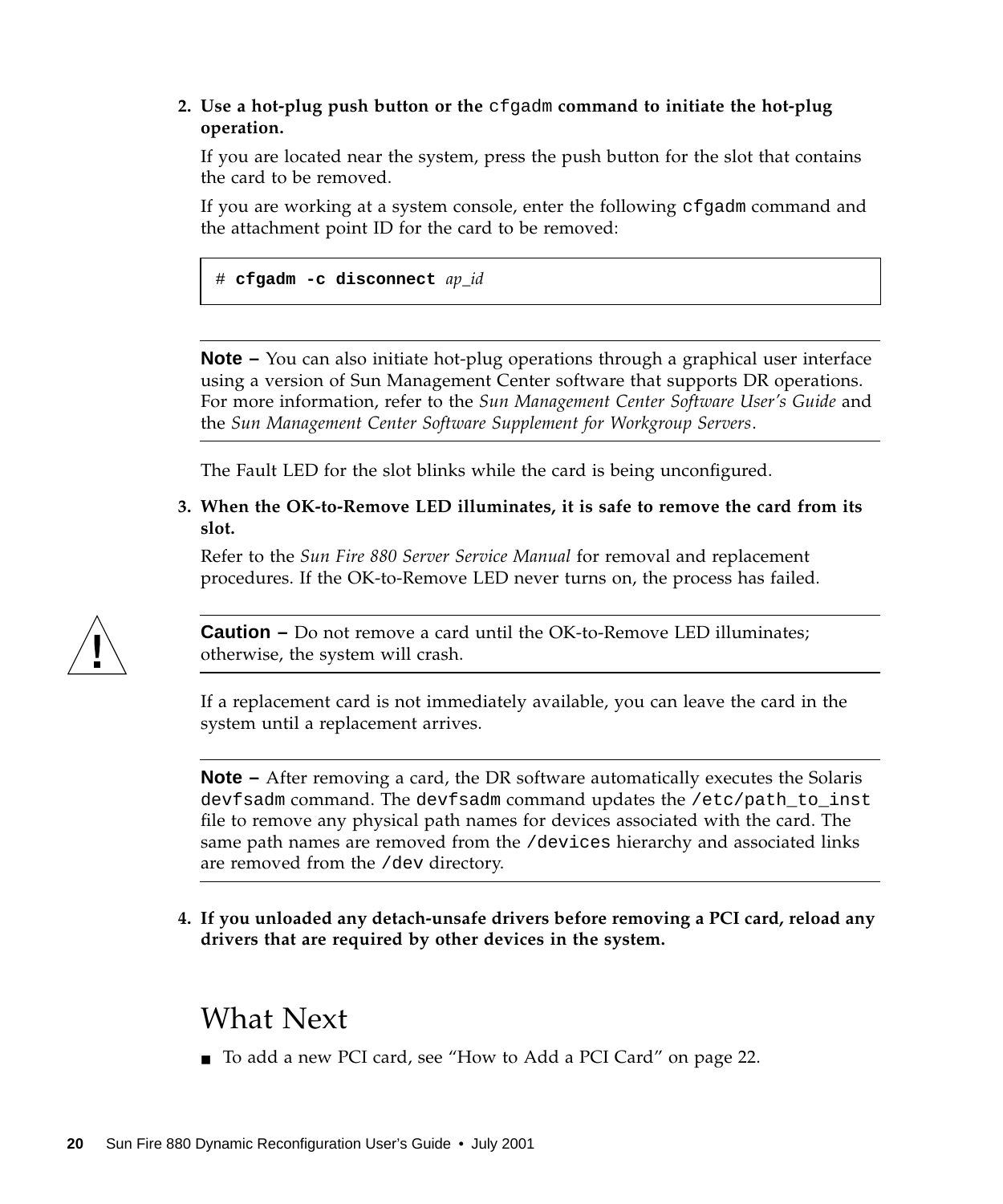## <span id="page-28-1"></span><span id="page-28-0"></span>How to Remove PCI Cards That Use Detach-Unsafe Drivers

Some drivers do not yet support DR on Sun Fire 880 systems. DR cannot detach these drivers, but you can remove some undetachable drivers manually using the following procedure.

#### What to Do

- **1. Stop usage of all detach-unsafe devices on the card to be removed.**
- **2. Stop usage of all other devices of the same type used throughout the entire system.**

The system can use these devices after the DR unconfigure operation is complete.

- **3. Use the appropriate UNIX commands to manually close all instances of the affected drivers.**
- **4. Use the** modinfo(1M) **command to find the module IDs of the drivers, then use the** modunload(1M) **command to unload them.**

**Note –** Many third-party drivers (those purchased from vendors other than Sun Microsystems) do not support the standard Solaris modunload(1M) interface. Conditions that invoke the functions occur infrequently during normal operation and the functions may sometimes be missing or work improperly. Sun Microsystems suggests that you test these driver functions on a development system during the qualification and installation phases of any third-party device.

#### What Next

■ To remove a PCI card, see ["How to Remove a PCI Card" on page 19](#page-26-0).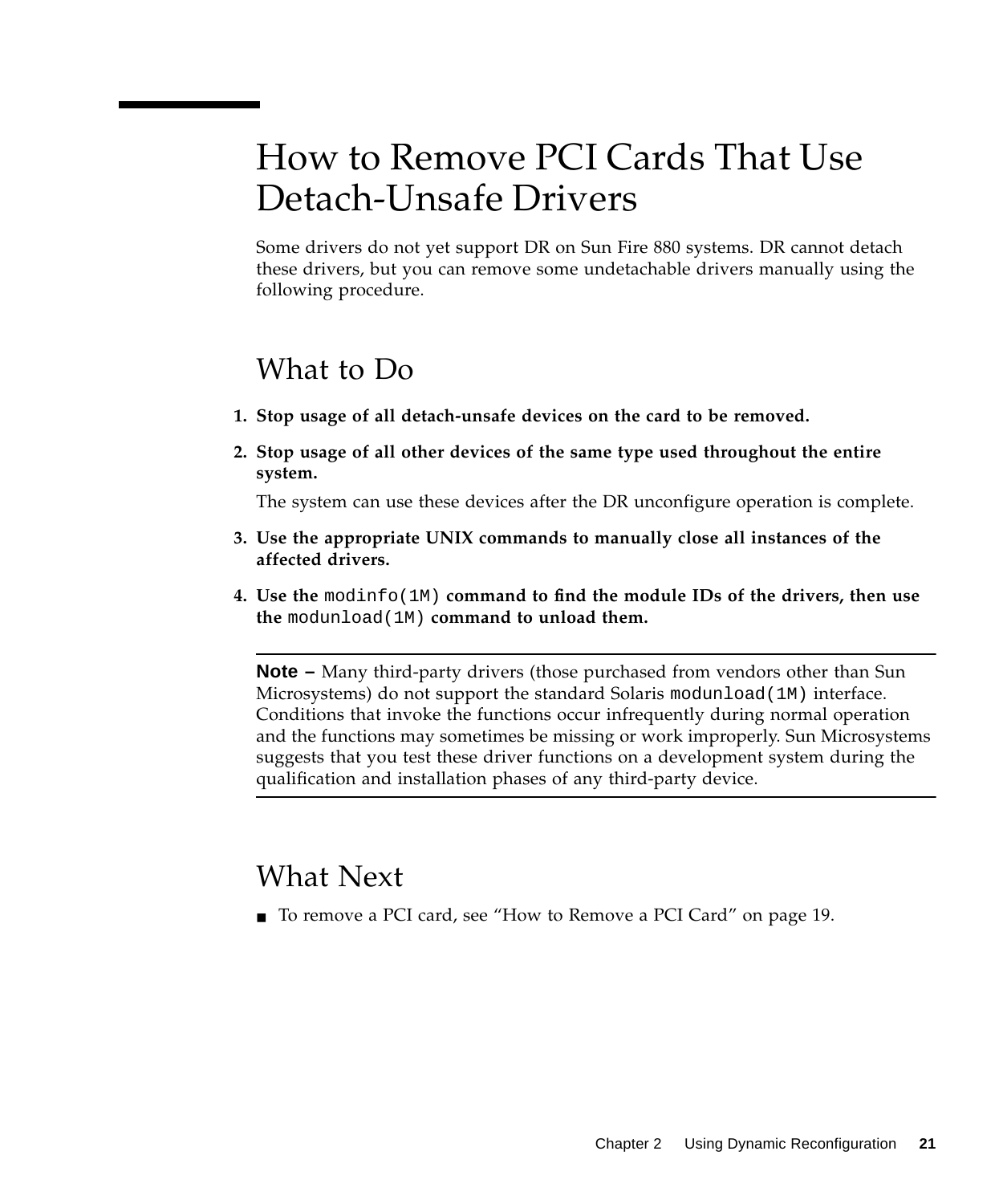## <span id="page-29-0"></span>How to Add a PCI Card

**Note –** Internal access to the Sun Fire 880 system is restricted to qualified service personnel only. Installation procedures for internal components are covered in the *Sun Fire 880 Server Service Manual*, which is included on the *Sun Fire 880 Server Online Documentation CD*.



**Caution** – Hazardous energy levels are present inside the system when the system remains connected to a power source, regardless of the keyswitch position. Also, hazardous energy levels are present in the system's batteries even when all AC power cords are disconnected. Be sure to follow the safety procedures in your system Owner's Guide or Service Manual.



**Caution –** Avoid keeping doors open for extended periods of time while the system is operating. All doors must be closed to prevent automatic thermal shutdown.

### Before You Begin

- Make sure that your system meets all DR requirements; see ["About Dynamic](#page-12-1) [Reconfiguration Requirements" on page 5.](#page-12-1)
- Identify the slot where the card will be installed; see ["How to Identify Cards and](#page-23-0) [Slots" on page 16.](#page-23-0)



**Caution –** Inserting a faulty card may cause a system crash. Use only cards that are known to function properly.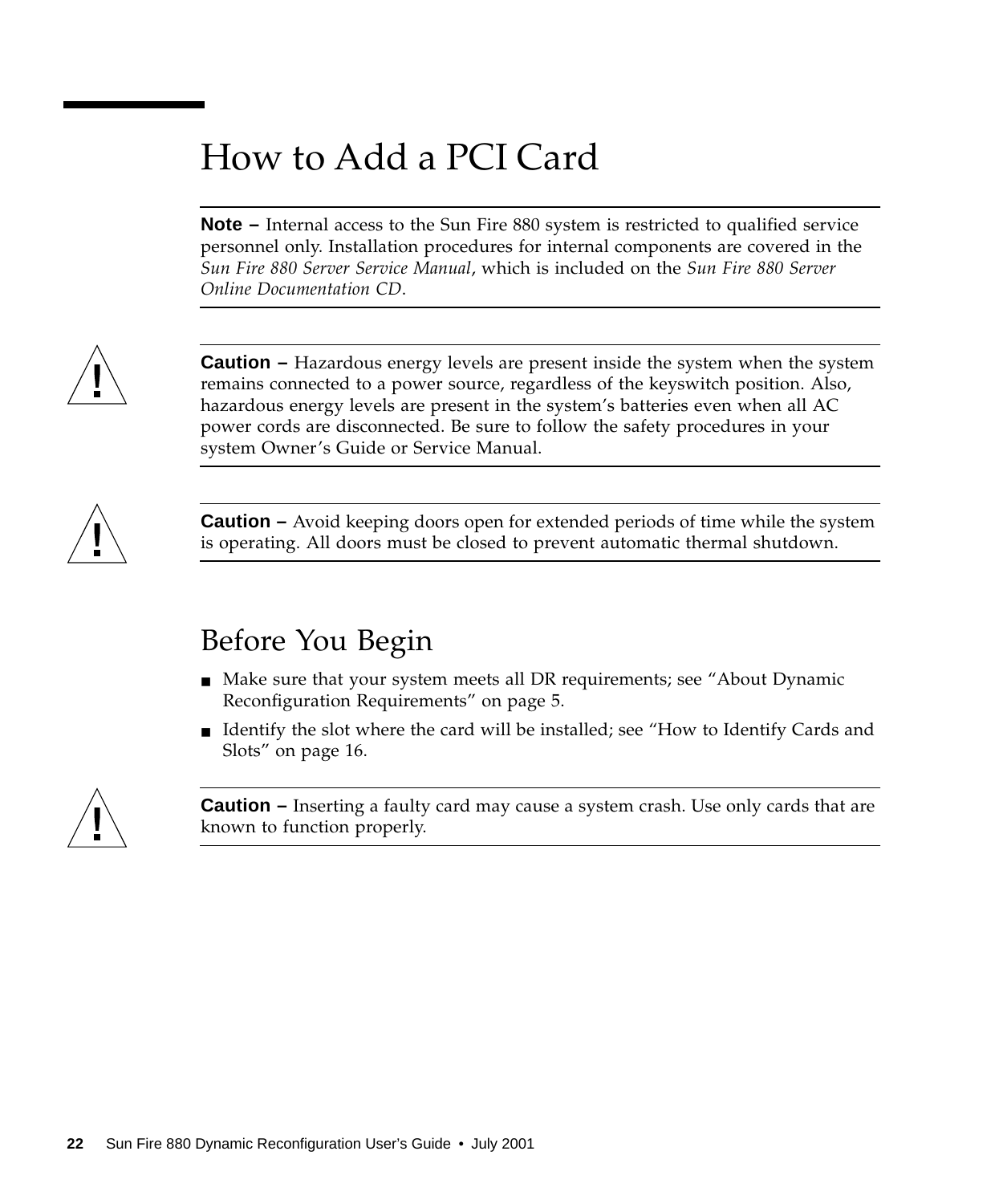### What to Do

#### **1. Verify that the selected slot is ready to receive the new card.**

If you are working inside the system, confirm that all three LEDs for the slot are off.

If you are working at a system console, use the cfgadm command to verify that the slot is ready. See ["How to Display Card Status" on page 10.](#page-17-0)

#### # **cfgadm**

Confirm in the cfgadm output that the selected slot's status in the Receptacle column is empty or disconnected and in the Occupant column is unconfigured.

#### **2. Physically install the card into the slot.**

Refer to the *Sun Fire 880 Server Service Manual* for removal and replacement procedures.

- **3. Connect any cables or interface modules to the card.**
- **4. Use a hot-plug push button or the** cfgadm **command to initiate the hot-plug operation.**

If you are located near the system, press the push button for the slot that contains the new card.

If you are working at a console, enter the following cfgadm command and the attachment point ID for the selected slot:

# **cfgadm -c configure** *ap\_id*

**Note –** You can also initiate hot-plug operations through a graphical user interface using a version of Sun Management Center software that supports DR operations. For more information, refer to the *Sun Management Center Software User's Guide* and the *Sun Management Center Software Supplement for Workgroup Servers*.

The Fault LED for the slot blinks while the card is being configured. When the Fault LED stops blinking, the process is complete. If the Fault LED turns on instead, the process has failed.

**Note –** If the process fails, the slot is automatically powered off. In order to power up the slot and execute the card's on-board diagnostics, you must first use the  $-x$ poweron option of the cfgadm command.